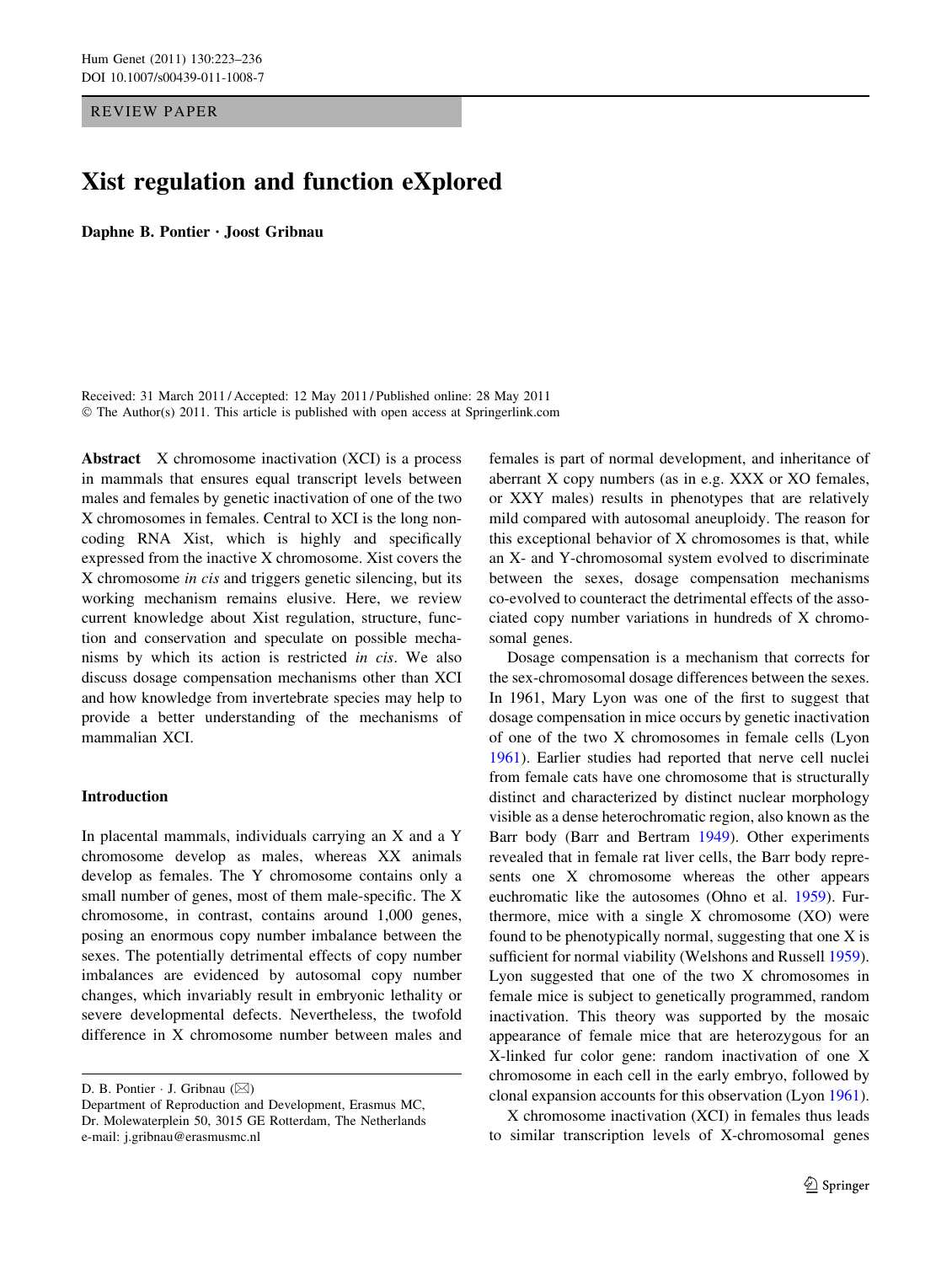<span id="page-1-0"></span>between males and females, who now both express genes from a single X chromosome. However, not all genes on the X are inactivated: genes in the pseudo-autosomal region (PAR), the region of the X homologous to the Y and responsible for XY-pairing during meiosis, as well as a fair number of individual genes on the X are not inactivated. The latter genes are called escapers and it has been estimated that 15–20% of human X-linked genes completely escape inactivation, and another 10% escape partially (Carrel and Willard [2005](#page-10-0)). PAR genes are expressed from two copies in both males and females, whereas escapers that lack a functional Y homolog are differentially expressed between the sexes. The PAR genes together with the escapers likely account for the phenotypes observed in for example XO and XXX females.

XCI occurs in all marsupials and placental mammals during early development. Interestingly, XCI is not the only solution to compensate for sex chromosome dosage differences; other species have developed completely different approaches to solve the same problem (Fig. 1a–d). In the fruit fly Drosophila melanogaster, male (XY) individuals increase expression of their single X chromosome twofold to meet expression levels of their female (XX) counterparts (Gelbart and Kuroda [2009\)](#page-11-0). In the nematode Caenorhabditis elegans, males have a single X chromosome (XO) and XX individuals are hermaphrodites. Here, XX hermaphrodites reduce transcription levels from both X chromosomes by half to achieve similar transcription levels as in XO males (Meyer et al. [2004\)](#page-12-0). Despite the different approaches, mice, worms and flies have in common that in

| A                                                                                                              | Mus                               | <b>Caenorhabditis</b>                                       | <b>Drosophila</b>                                               |
|----------------------------------------------------------------------------------------------------------------|-----------------------------------|-------------------------------------------------------------|-----------------------------------------------------------------|
|                                                                                                                | musculus                          | elegans                                                     | melanogaster                                                    |
| <b>Males</b>                                                                                                   | <b>XY</b>                         | XO                                                          | XY                                                              |
| <b>Females</b>                                                                                                 | <b>XX</b>                         | XX (hermaphrodites)                                         | <b>XX</b>                                                       |
| <b>Dosage compensation in</b>                                                                                  | Females                           | Hermaphrodites                                              | Males                                                           |
| <b>Mechanism</b>                                                                                               | X-chromosome<br>inactivation      | Twofold reduction in<br>expression of both<br>X-chromosomes | Twofold upregulation of<br>expression of single<br>X-chromosome |
| <b>RNA</b><br><b>Components</b><br>Protein                                                                     | <b>Xist</b><br>PRC <sub>2</sub> * | DPY-21, 26*, 27, 28*, 30*<br>MIX-1*, SDC-1-3, CAPG-1*       | roX1, roX2<br>MSL1-3, MLE1, MOF*                                |
| Chromatin modifications   H3K27me3, H3K9me2,<br>on dosage compensated   H2AK119ub, H4K20me,<br>X-chromosome(s) | macroH2A inc., DNA meth.          | H2A.Z (HTZ-1) depletion                                     | <b>H4K16ac</b>                                                  |
| <b>DC</b> targets                                                                                              | Active promoters                  | (Active) promoters                                          | 3'-ends of active genes                                         |
| Mechanism                                                                                                      | Epigenetic silencing              | Unknown                                                     | DCC promotes elongation                                         |



Fig. 1 Mammalian, Caenorhabditis elegans and Drosophila melanogaster dosage compensation. a Table comparing features of dosage compensation between the three species. Proteins indicated with an asterisk are not specific for dosage compensation and are also a part of other complexes or cellular processes. b–d Images showing X chromosome-wide localization of dosage compensation components. b Mouse differentiating ES cell; the inactive X chromosome is coated by Xist RNA (green; RNA FISH for Xist). c Both X chromosomes in a C. elegans embryonic hermaphrodite nucleus are bound by the dosage compensation complex (DCC) (green; DCC component DPY-27, courtesy of Te Wen Lo and Barbara J. Meyer). d Male Drosophila cell with polytene chromosomes, showing the DCC targeting the X chromosome in green (green; DCC component MSL2, courtesy of Ina Dahlsveen and Peter Becker)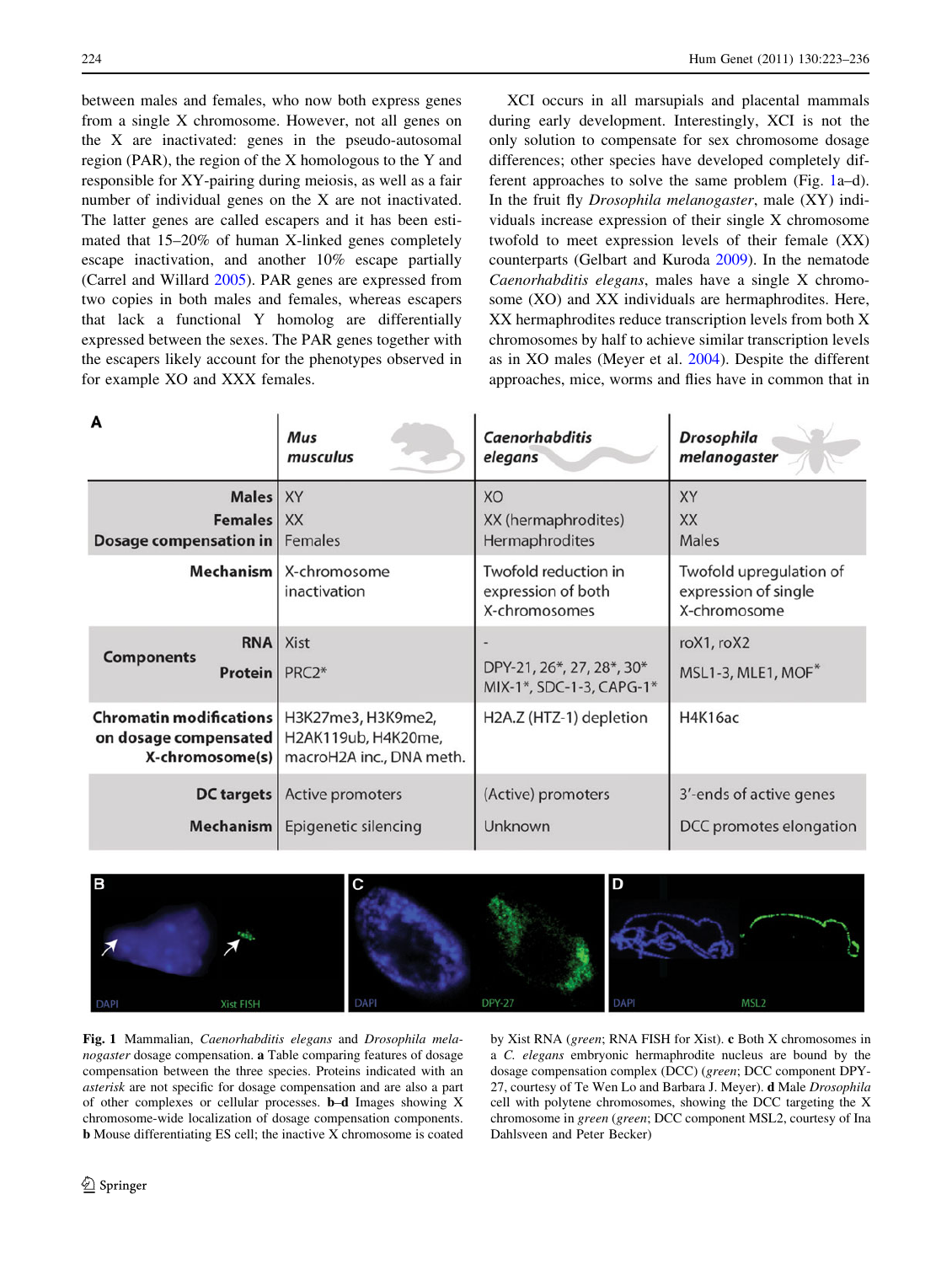one sex, specialized, X-specific complexes (dosage compensation complex, DCC) composed of RNA and/or protein target an entire chromosome for stable and inheritable changes in transcription levels through epigenetic modifications (Fig. [1](#page-1-0)a–d).

In this review, we discuss what is currently known about the initiation and establishment of XCI in placental mammals. We focus on the role of Xist, XCI's central player, and briefly discuss how knowledge from invertebrate species may help to gain new insight in mammalian dosage compensation.

## XCI initiation

In mice, XCI is initiated in the early embryo in two rounds. At an early developmental stage, around the 4- to 8-cell stage, the paternal X chromosome is inactivated in all cells of the developing embryo (imprinted XCI) (Huynh and Lee [2003;](#page-11-0) Okamoto et al. [2004\)](#page-12-0). Later in development, this chromosome becomes reactivated in the inner cell mass, but remains inactive in the extra-embryonic tissues. A second round of XCI then occurs in the developing embryo proper around embryonic day 5.5. In inbred mouse strains, the choice of the X to be inactivated is random this time; the paternal and maternal X chromosomes now have equal chances of becoming inactivated (random XCI). In interspecies crosses, preferred inactivation of either the paternal or maternal X chromosome (skewing) may occur. Once the choice of the X chromosome to inactivate has been made, the inactive X is propagated clonally to daughter cells.

#### Xist and Tsix, the master regulators of X inactivation

Central to XCI in mammals is the long, non-coding RNA Xist (X-inactive specific transcript). It is transcribed from the Xist gene, which lies in a region on the X chromosome called the  $X$  inactivation center  $(Xic)$ , containing clustered genes and regulatory sequences involved in the X inactivation process (Fig. [2a](#page-3-0)). Xist is spliced and polyadenylated and, during XCI onset, becomes transcribed only from the future inactive X chromosome (Xi) (Borsani et al. [1991](#page-10-0); Brockdorff et al. [1991](#page-10-0), [1992;](#page-10-0) Brown [1991](#page-10-0)). The processed Xist transcript coats the Xi in cis (Brown et al. [1992](#page-10-0)) and recruits chromatin remodeling complexes including PRC2, which trimethylates lysine 27 on histone H3 (H3K27me3), a hallmark of facultative heterochromatin (Chadwick and Willard [2004](#page-10-0); Mak et al. [2002;](#page-12-0) Plath et al. [2003;](#page-12-0) Silva et al. [2003;](#page-13-0) Zhao et al. [2008\)](#page-13-0). Xist is absolutely essential for initiation of XCI and covers the Xi in all differentiated somatic cells, resulting in Xist RNA associating with the Xi, forming typical ''clouds'' when visualized by RNA FISH (Fig. [1](#page-1-0)b) (Brown et al. [1992\)](#page-10-0). Once the Xi has been completely silenced, the silent state is stably inherited and can not be reversed. Tight regulation of Xist transcription to ensure inactivation of a single X chromosome only in females is, therefore, essential.

In mice, antagonizing Xist function is Tsix RNA, which is transcribed in the antisense orientation from Xist and fully overlaps with the Xist gene (Fig. [2a](#page-3-0)) (Lee et al. [1999](#page-11-0)). Tsix is also a non-coding RNA, is transcribed from the active X (Xa) before and during XCI onset (Lee et al. [1999](#page-11-0)), and inhibits Xist expression in cis by several mechanisms. First, inhibition may occur by transcriptional interference (Luikenhuis et al. [2001;](#page-11-0) Sado et al. [2006](#page-13-0); Shibata and Lee [2004\)](#page-13-0). Second, Xist/Tsix duplex RNA formation and processing by the RNA interference pathway may play a role by siRNA-mediated deposition of chromatin remodeling complexes (Ogawa et al. [2008\)](#page-12-0). Also, recruitment of chromatin remodeling complexes by the Tsix RNA to the Xist promoter has been postulated as a possible mechanism for Tsix-mediated repression of Xist (Sun et al. [2006\)](#page-13-0). Finally, Tsix is involved in pairing of the two X chromosomes, a process which has been implicated in initiation of XCI (Bacher et al. [2006](#page-10-0); Xu et al. [2006](#page-13-0)). Deletion or truncation of Tsix leads to up-regulation of Xist in cis and skewed XCI with preferential inactivation of the mutated allele (Lee and Lu [1999](#page-11-0)). Impaired transcription of Tsix has also been reported to lead to ectopic XCI in male cells (Luikenhuis et al. [2001;](#page-11-0) Sado et al. [2002](#page-13-0); Vigneau et al. [2006\)](#page-13-0), although one study indicated absence of XCI in Tsix mutant male ES cells (Lee and Lu [1999\)](#page-11-0). The discrepancy between these studies is most likely caused by differences in differentiation protocols which has recently been shown to lead to altered expression levels of key XCI regulators, including OCT4 (Ahn and Lee [2010](#page-10-0)).

Xist and Tsix are the master regulatory switch genes in XCI. Interestingly, in female cells with a heterozygous deletion encompassing both genes that includes Xite, a positive regulator of Tsix located upstream of Tsix, XCI is still initiated on the wild type X chromosome (Monkhorst et al. [2008\)](#page-12-0). This suggests that activation of Xist is regulated by other factors, but how? In C. elegans, autosomal and X-linked regulators play a key role in the counting process, by determining the relative number of X chromosomes. Here, initiation of dosage compensation is determined by the balance between autosomal and X-chromosomal signal elements (Powell et al. [2005](#page-12-0)). X-linked activators thus counteract the effect of autosomal inhibitors of dosage compensation. When the ratio of X-linked versus autosomal signal elements is 1, as in XX hermaphrodites, the dosage compensation machinery is turned on. However, if the ratio is lower than 1, as in XO males (X:A ratio 0.5), the concentration of X-linked activators is not sufficient to overcome repression of the dosage compensation machinery by autosomal inhibitors (Meyer [2000\)](#page-12-0).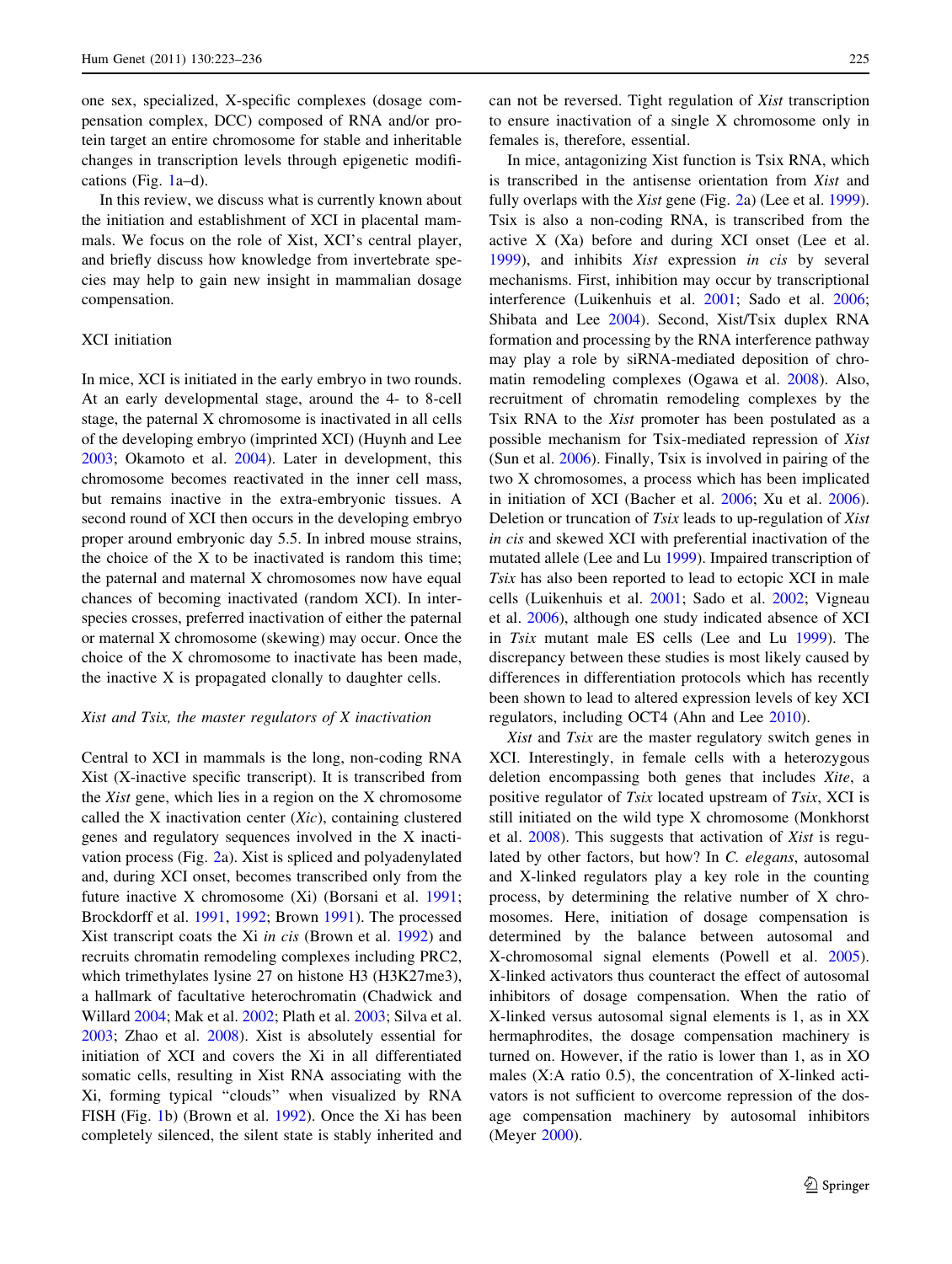<span id="page-3-0"></span>

Fig. 2 Features of the X-inactivation center (Xic) and Xist in mouse. a Schematic overview of the location of the X inactivation center (Xic) on X (top panel) and the genes contained in this region (second panel). The third panel shows the overlapping transcripts Xist and

# Activators of X chromosome inactivation

Several recent findings support a role for X-linked activators and autosomally encoded inhibitors in the regulation of mammalian XCI. The first indications came from studies with triploid and tetraploid mouse ES cell lines generated

Tsix. Tsix has two annotated promoters, the one downstream being the major promoter. The last panel is a schematic overview of the Xist transcript with repetitive domains indicated in yellow (b). Overview of the repetitive regions in Xist indicated in a

by cell fusion experiments. Analysis of XXXX, XXXY and XXYY tetraploid ES cells after differentiation showed that a single X chromosome remains active for each diploid autosome set (Monkhorst et al. [2008;](#page-12-0) Takagi [1983,](#page-13-0) [1993](#page-13-0)), as was found for mouse tetraploid embryos (Webb et al. [1992](#page-13-0)). Comparison of XCI kinetics in these different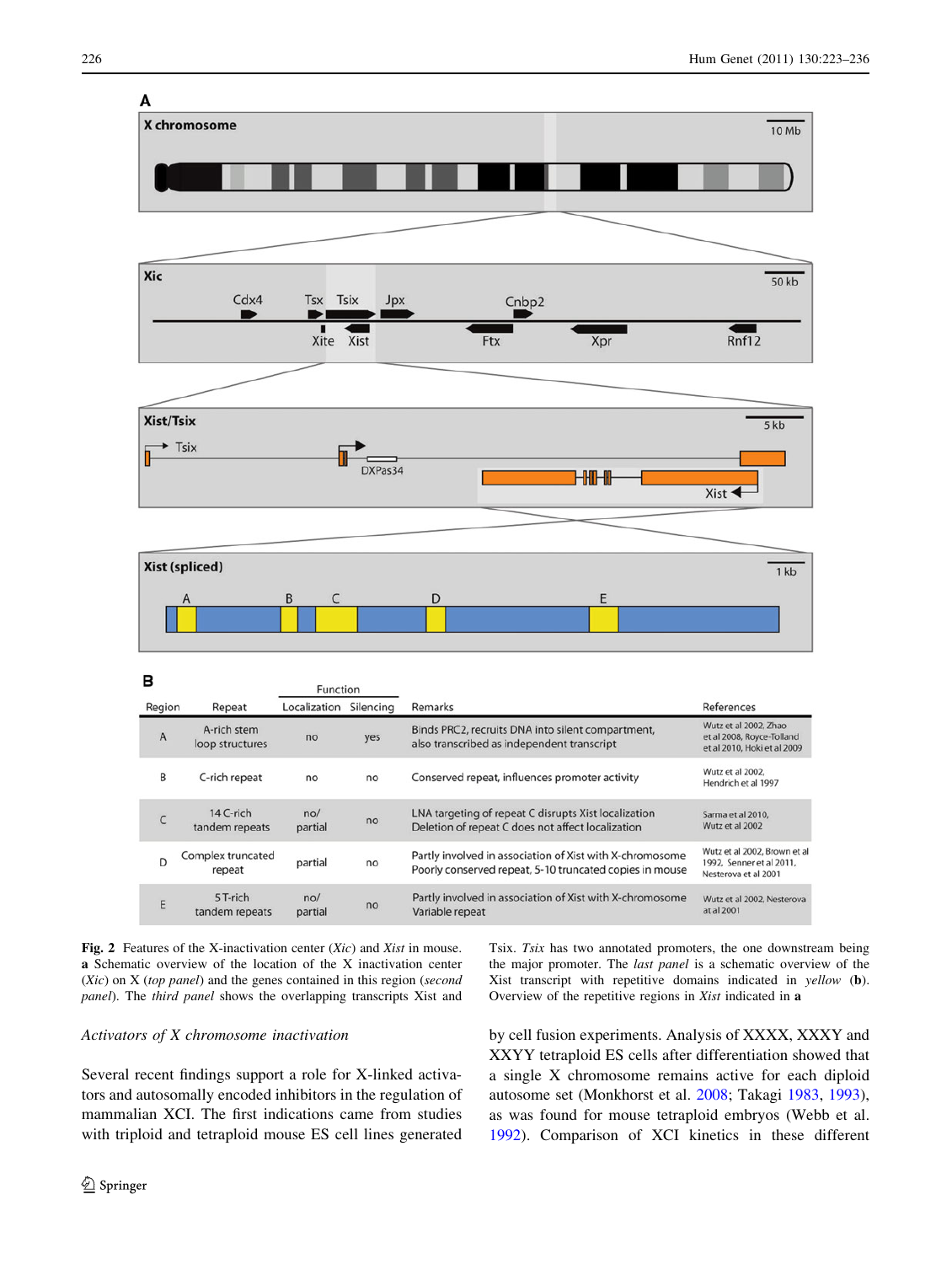tetraploid, and also XXY triploid ES cells, indicated an important role for the X:A ratio in the probability to initiate XCI, suggesting the presence of an X-encoded activator of XCI (Monkhorst et al. [2009\)](#page-12-0). The first activator, the E3 ubiquitin ligase RNF12/RLIM, was recently discovered and is one of the few known protein-coding—rather than RNA—regulators of Xist (Jonkers et al. [2009](#page-11-0)). The Rnf12 gene is located approximately 500 kb upstream of Xist (Fig. [2](#page-3-0)a) and the encoded protein stimulates Xist expression in a dose-dependent manner. RNF12 expression from a single X chromosome in males is insufficient to activate Xist, whereas the double dose in females is sufficient to initiate XCI. In contrast to Xist and Tsix, RNF12 acts in trans and activates Xist on both X chromosomes. Once the inactivation process is started on one X and silencing spreads over the chromosome, Rnf12 will also become silenced in cis. Given a relatively short half-life for RNF12, this results in an RNF12 expression level that equals that in male cells, and this is too low to activate Xist on the other X. Because initiation of XCI is driven by stochastic processes, and the feedback after XCI initiation is rapid, most XX female cells will initiate XCI on a single X chromosome only (Monkhorst et al. [2008\)](#page-12-0). As would be expected for a trans-acting activator, overexpression of Rnf12 triggers XCI in male cells and leads to inactivation of both X chromosomes in a high percentage of female cells (Jonkers et al.  $2009$ ). Also, only very few  $Rnf12-/-$  cells initiate XCI (Barakat et al. [2011](#page-10-0)). A different study also reported impaired imprinted XCI in cells carrying a maternally inherited Rnf12 deletion, but observed a milder effect on random XCI (Shin et al. [2010](#page-13-0)), possibly as a consequence of differences in expression of other XCI-activators and -inhibitors. Although the target of the E3 ubiquitin ligase RNF12 remains elusive, transgenic studies indicate that Xist is the major downstream target of RNF12 (Barakat et al. [2011\)](#page-10-0). Unexpectedly, XCI is skewed toward the mutated X chromosome in  $Rnf12+/-$  female ES cells (Barakat et al. [2011\)](#page-10-0), despite the absence of a phenotype for this mutation in male  $Rnf12 - / Y$  mice (Shin et al. [2010](#page-13-0)). This suggests that RNF12 is required for persistent Xist expression, at least during the window when XCI is established (Wutz and Jaenisch [2000\)](#page-13-0). A continuous requirement for RNF12 for the activation of Xist and for maintenance of XCI may also explain why  $Rnf12+/$ female embryos which maternally inherit the mutated allele display severe growth defects: maternal inheritance of the mutated allele would result in an Rnf12 null embryo because the wild type paternal X becomes inactivated during imprinted XCI. Due to the complete absence of Rnf12 expression that follows, these embryos may then be unable to maintain Xist expression and imprinted XCI, explaining the reported early lethality of these mice (Shin et al. [2010\)](#page-13-0).

Many other positive regulators of Xist can be found in the Xic region and include the non-coding RNAs Ftx and Jpx, and the pairing element Xpr (Augui et al. [2007](#page-10-0); Chureau et al. [2011](#page-11-0); Sun et al. [2006](#page-13-0); Tian et al. [2010](#page-13-0)). The region of the Xic upstream of Xist—including Ftx, Jpx and Xpr—has been shown to be enriched for H3K9 and H3K27 di- and trimethylation, respectively (Heard et al. [2001](#page-11-0); Rougeulle et al. [2004](#page-12-0)). These epigenetic marks may contribute to transcriptional regulation of one or more genes in the region, including Xist itself, and may result from ongoing bidirectional transcription in this region as well as from immediate recruitment of PRC2 by nascent Xist transcripts. The Xpr region is involved in pairing of the two X chromosomes at the onset of XCI (Augui et al. [2007](#page-10-0)). Pairing of the *Xist/Tsix* region has been implicated to play an important role in the initiation of XCI (Bacher et al. [2006](#page-10-0); Xu et al. [2006\)](#page-13-0), although a regulatory role for direct interaction of two X chromosomes in XCI remains to be determined.

Deletion of  $Ftx$  in male mouse ES cells is associated with reduced transcription of Xist, Tsix and Jpx (Chureau et al. [2011](#page-11-0)). These findings could indicate a direct role for Ftx in Xist activation, but may also be explained by Ftxmediated global activation of the Xic region. A similar role may be attributed to  $Jpx/Enox$ , which encodes another noncoding long RNA, and is located just upstream of Xist. Jpx/ Enox has been shown to activate Xist in trans, possibly by interfering with Tsix (Tian et al. [2010](#page-13-0)). However, unlike  $Rnf12$  transgenic lines, male cell lines with  $Ftx$  or  $Jpx/Enox$ transgenes did not show induction of XCI on the endogenous X chromosome (Jonkers et al. [2009](#page-11-0)), arguing against a role in trans for these genes. Similar results were obtained with Xpr transgenic male ES cell lines (Jonkers et al. [2009](#page-11-0)). Nevertheless, studies with Xist YAC transgenic male ES cell lines covering both Ftx and Jpx/Enox showed induction of XCI on the endogenous X chromosome in a small percentage of cells, but only in multicopy ES cell lines (Heard et al. [1999](#page-11-0)). These findings suggest that Ftx and Jpx/Enox may require additional factors for their trans-activating properties, and also indicate that RNF12 is a more potent activator of the XCI process.

#### Inhibitors of X chromosome inactivation

Other important regulators of XCI are the key pluripotency factors NANOG, OCT4, KLF4, REX1 and SOX2, and the reprogramming factor cMYC, acting as autosomally encoded inhibitors of XCI (Donohoe et al. [2009](#page-11-0); Navarro et al. [2008](#page-12-0), [2010\)](#page-12-0). Binding of different combinations of these pluripotency factors at different locations in the locus can either result in repression of Xist or in activation of Tsix or Xite. NANOG, OCT4 and SOX2 bind the intron 1 region of Xist and binding of these factors has been implicated in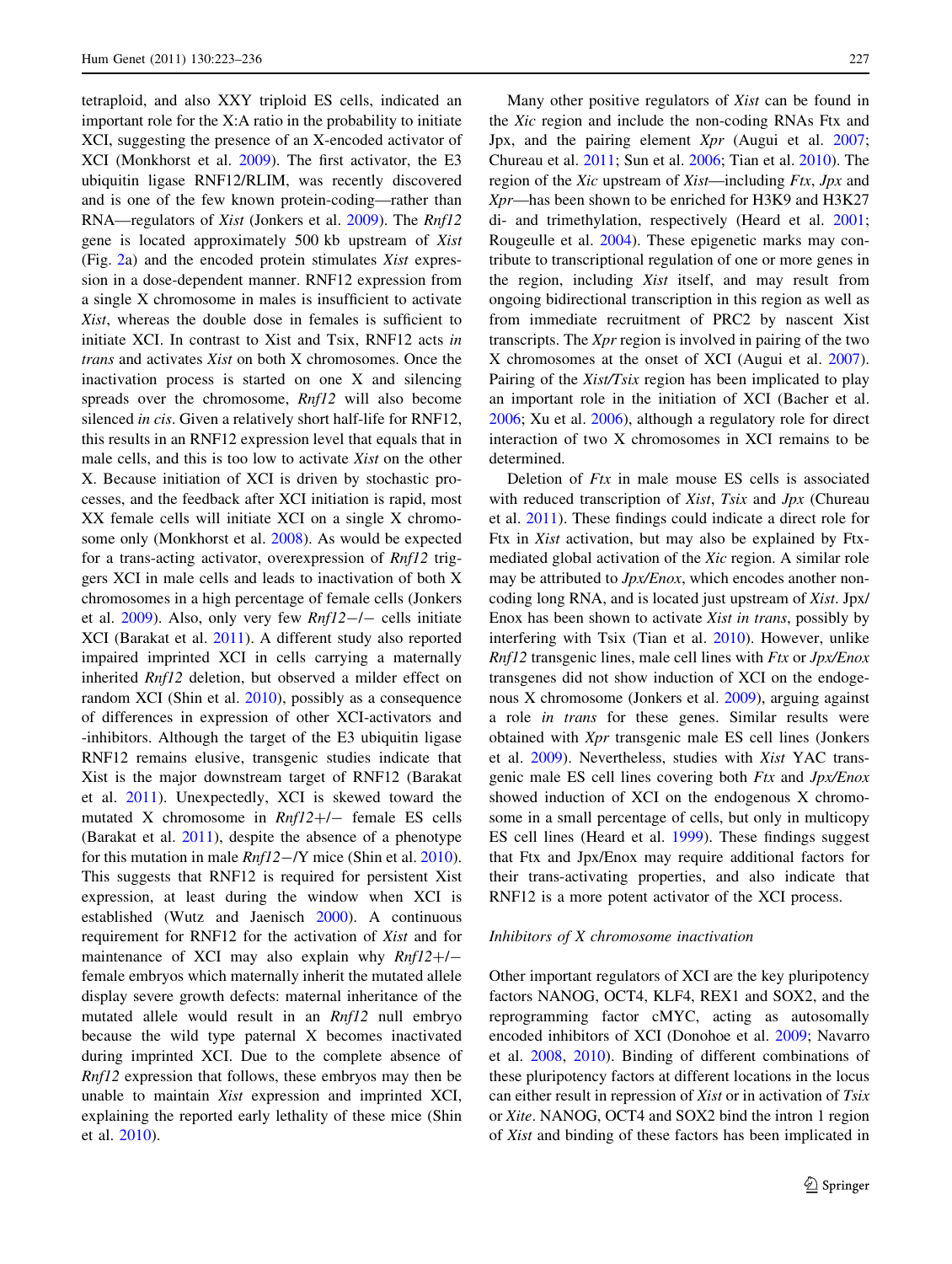<span id="page-5-0"></span>direct repression of Xist (Navarro et al. [2008\)](#page-12-0). OCT4 is also recruited to the Tsix regulatory region, and binds the Xite promoter region together with SOX2 (Donohoe et al. [2009\)](#page-11-0). Recruitment of these factors has been implicated in X chromosome pairing and in activation of Tsix, although binding of OCT4 and SOX2 to these specific regions has been disputed by others (Navarro et al. [2010](#page-12-0)). REX1, KLF4, and cMYC are recruited to the DXPas34 region, a regulatory region in Tsix, and are involved in Tsix activation (Navarro et al. [2010\)](#page-12-0), together with YY1 and CTCF (Donohoe et al. [2007\)](#page-11-0). The repression of Xist is released upon differentiation, as the concentration of pluripotency factors drops, linking XCI to the pluripotent state and differentiation (Navarro et al. [2008](#page-12-0)). Interestingly, a deletion encompassing the Xist intron 1 region that recruits OCT4, SOX2 and NANOG, only has a mild effect on XCI, leading to skewed XCI at later stages of ES cell differentiation (Barakat et al. [2011\)](#page-10-0). Xist expression in undifferentiated heterozygous intron  $1+/-$  female ES cells was not affected, indicating that ES cell specific transcription factors act in concert to inhibit Xist expression by binding to various sites throughout the Xist, Tsix and Xite genes. Finally, NANOG, OCT4 and SOX2 also have a repressive effect on XCI by binding and inhibiting Rnf12 (Navarro et al. [2011](#page-12-0)). Altogether, the inhibitors are involved in setting a threshold that has to be overcome by the XCIactivators to induce XCI (Barakat et al. [2010\)](#page-10-0). Indeed, gene ablation experiments of these different factors resulted in ectopic activation of XCI in mutated male cells, supporting a crucial role for these factors in maintaining the threshold for XCI.

Despite this wide plethora of known XCI regulators (see Fig. 3 for an overview), it is likely that more remain to be identified. Evidence for undiscovered activators of XCI comes from the observation that  $Rnf12+/-$  heterozygous female mouse ES cells still initiate XCI, albeit at much lower levels (Jonkers et al. [2009](#page-11-0)), and even *Rnf12* null cells still display occasional XCI (Barakat et al. [2011](#page-10-0)).

## XCI establishment

As discussed above, the end result of Xist regulation is expression from a single X chromosome in females, which is then to become the Xi. The first observation following Xist expression is coating of the Xi by Xist RNA, exclusion of RNA polymerase II (polII) from the Xist compartment (see below), and gradual accumulation of Xi-specific epigenetic marks.

# X chromosome coating by Xist and formation of a nuclear compartment

Spreading of Xist must be restricted to prevent the aberrant inactivation of another X chromosome or possibly even an autosome. Thus, Xist must act in cis and should not spread onto other chromosomes. Xist-tagging experiments have shown that Xist RNA never leaves the territory of the X chromosome from which it is transcribed (Jonkers et al. [2008](#page-11-0)). How diffusion of Xist is restricted is not known, but the Xist domain forms a distinct nuclear compartment from which RNA polII is excluded. X chromosomal genes are recruited into this domain and subsequently become silenced. The formation of a compartment suggests that structural nuclear factors play a role (Chaumeil et al. [2006](#page-10-0); Nakagawa and Prasanth [2011\)](#page-12-0), and at least two proteins that are thought to be components of the nuclear matrix,

Fig. 3 Overview of regulators of Xist and XCI. Left activators and inhibitors act through the Xist/Tsix switch region to regulate initiation of XCI. Right XCI is established and maintained by a plethora of histone modifications, bound protein and protein complexes, and RNA specific for the Xi

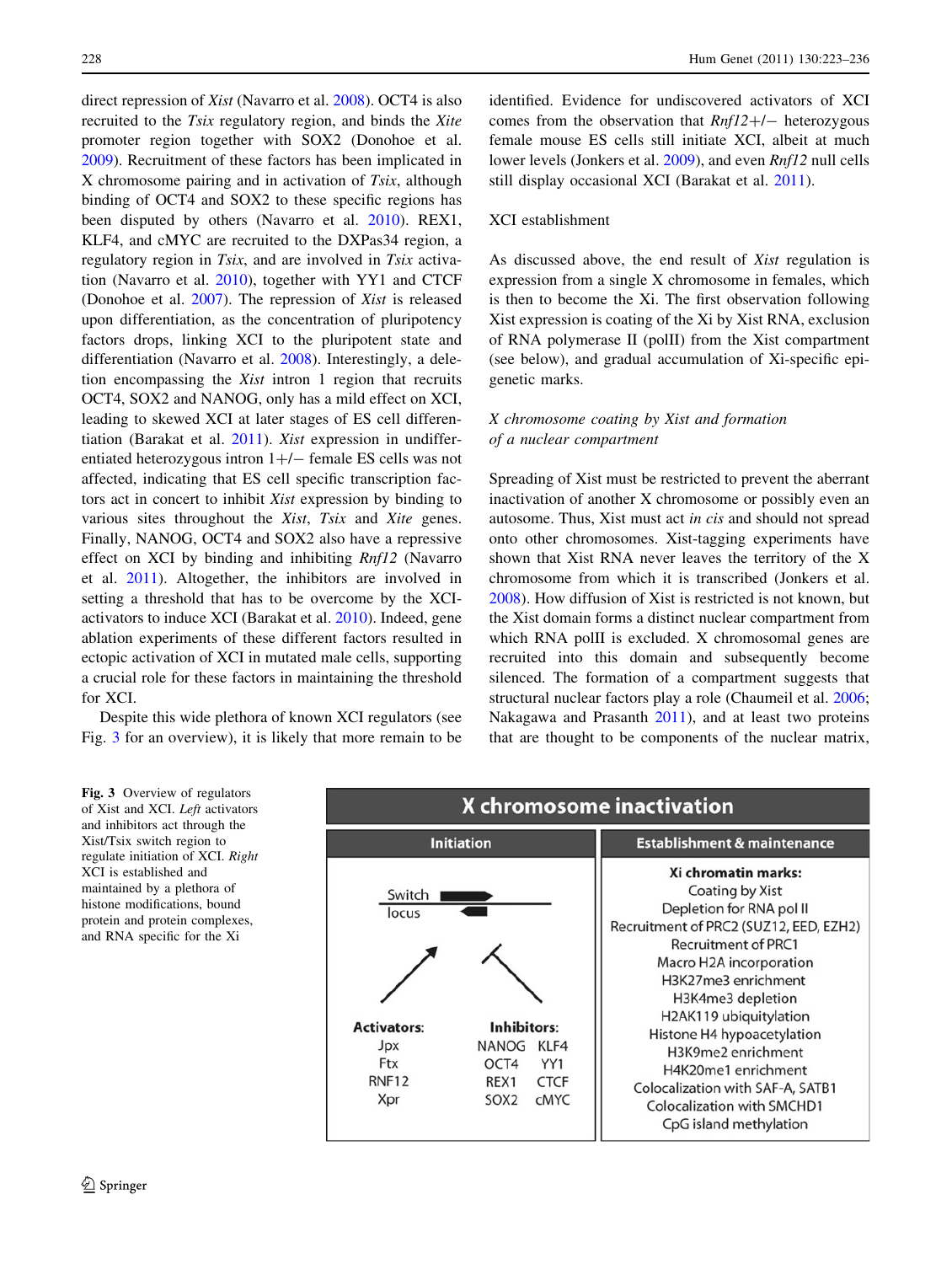SAF-A and SATB1, are involved in establishing this compartment (Nakagawa and Prasanth [2011\)](#page-12-0). The nuclear matrix is referred to as the biochemical nuclear structure that is resistant to detergent and high salt treatment and that remains after treatment with nucleases (Berezney [1991\)](#page-10-0). Its composition and even its mere existence are heavily debated. Heterogeneous nuclear proteins (hnRNPs) are important nuclear structural proteins and possible constituents of a nuclear matrix, and are thought to organize the genome by binding to putative matrix-associated regions (MARs) in the DNA. One such hnRNP, SAF-A, colocalizes with Xist and is important for the formation of the Xist nuclear compartment (Fackelmayer [2005](#page-11-0); Hasegawa et al. [2010;](#page-11-0) Helbig and Fackelmayer [2003;](#page-11-0) Pullirsch et al. [2010](#page-12-0)). Cells depleted of SAF-A by RNAi fail to form Xist clouds and show lower levels of H3K27me3 (Hasegawa et al. [2010\)](#page-11-0). Another nuclear protein, SATB1—a DNA binding protein involved in nuclear architecture and chromatin looping (Cai et al. [2003](#page-10-0), [2006](#page-10-0))—also contributes to the framework of the Xist compartment (Agrelo et al. [2009](#page-10-0)). Although Xist and SatB1 do not colocalize or interact directly, SATB1 forms a ring-like structure that contains Xist RNA in thymic cells. SATB1 is required for correct localization of Xist because SATB1 knockdown leads to impaired formation of Xist clouds in these cells (Agrelo et al. [2009](#page-10-0)). The expression pattern of this protein overlaps with the permissive window of XCI initiation, and overexpression of SatB1 together with Xist in differentiated cells allows gene silencing to occur (Agrelo et al. [2009](#page-10-0)). The structural function of SAF-A and SATB1 suggests that they contribute to XCI through the formation of the silent nuclear compartment. A role for nuclear structural proteins is further supported by the finding that the compartment is formed independently of DNA, since DNase treatment does not disrupt the Xist localization pattern (Clemson et al. [1996](#page-11-0)). However, the nature of the molecular interactions between SAF-A, SATB1 and Xist remain to be determined.

The Xist nuclear compartment is depleted of RNA polII, and initial gene silencing is established by relocalization of active genes into this RNA polII-depleted area, followed by the epigenetic modifications that contribute to long-term silencing (Chaumeil et al. [2006](#page-10-0)). Thus, genes cease to be transcribed before the appearance of silent chromatin marks such as H3K27me3. Interestingly, it was recently shown that lack of transcription is sufficient to trigger chromatin modifications. Treatment of cells with actinomycin D, which binds the transcription initiation complex and inhibits elongation, markedly reduces the size of the nuclear territory occupied by Xa, approaching the size of the Xi. Nevertheless, the basal packaging of chromatin in 30 nm fibers remains unaffected. This shows that transcription inhibition leads to chromatin compaction and that

this occurs at a higher level of compaction than the 30 nm fiber (Naughton et al. [2010](#page-12-0)). Relocalization into an RNA polII-depleted area may thus be sufficient to establish some of the chromatin marks associated with the Xi, although clearly factors and events are required for stable maintenance of the Xi.

#### Epigenetic marks associated with XCI

During the establishment of the nuclear compartment, PRC2 (polycomb repressive complex 2) is recruited to the Xi by Xist. PRC2 is composed of the protein subunits SUZ12, EED and EZH2, and it trimethylates lysine 27 of histone H3 (H3K27me3), a hallmark of inactive chromatin. This inactivating mark first appears on active genes (Marks et al. [2009](#page-12-0)). Active genes are generally characterized by H3K4me3 enrichment in their promoters, and the deposition of H3K27me3 here may thus result in the simultaneous occurrence of opposing (active vs. inactive) chromatin marks, on the Xa and Xi, or may even be present transiently on promoters of active genes on the future Xi. Interestingly, such a bivalent state is typical for many developmental genes in ES cells (Azuara et al. [2006](#page-10-0); Bernstein et al. [2006](#page-10-0); Pan et al. [2007](#page-12-0); Pasini et al. [2008\)](#page-12-0). Next, the H3K4me3 mark is gradually lost (Marks et al. [2009\)](#page-12-0), followed by incorporation of histone macroH2A (Costanzi and Pehrson [1998](#page-11-0); Mermoud et al. [1999](#page-12-0)), enrichment for H3K9me2 (Heard et al. [2001](#page-11-0); Mermoud et al. [2002](#page-12-0); Peters et al. [2002](#page-12-0)), ubiquitylation of H2AK119 (de Napoles et al. [2007;](#page-11-0) Smith et al. [2004](#page-13-0)), H4K20 methylation (Kohlmaier et al. [2004](#page-11-0)), DNA methylation (Norris et al. [1991](#page-12-0)) and hypoacetylation of histone H4 (Jeppesen and Turner [1993\)](#page-11-0) (Fig. [3](#page-5-0)). The Xi also becomes enriched for PRC1, which is associated with PRC2 and H3K27me3 (Plath et al. [2004](#page-12-0)). Surprisingly, Xist is not required for the maintenance of the Xi once the inactive state is established. Conditional deletion of Xist in differentiated cells leads to loss of macroH2A incorporation and loss of H3K27me3, but the Xi is not reactivated (Csankovszki et al. [1999](#page-11-0); Kohlmaier et al. [2004\)](#page-11-0). In fact, no conditions, except reprogramming, have been found to date that can completely reactivate the Xi. Only harsh and highly artificial conditions involving conditional knockout of Xist, combined with chemical treatments that remove DNA methylation and inhibit hypoacetylation, have been found to lead to limited reactivation of a GFP transgene on the Xi (Csankovszki et al. [2001\)](#page-11-0). Thus, some epigenetic modifications persist in the absence of Xist and are sufficient to maintain the inactive state.

The differential regulation of XCI initiation, establishment and maintenance is further supported by the finding that overexpression of Xist cannot induce XCI in cells once they have differentiated (Kohlmaier et al. [2004;](#page-11-0) Wutz and Jaenisch [2000\)](#page-13-0). This led to the suggestion that stem cells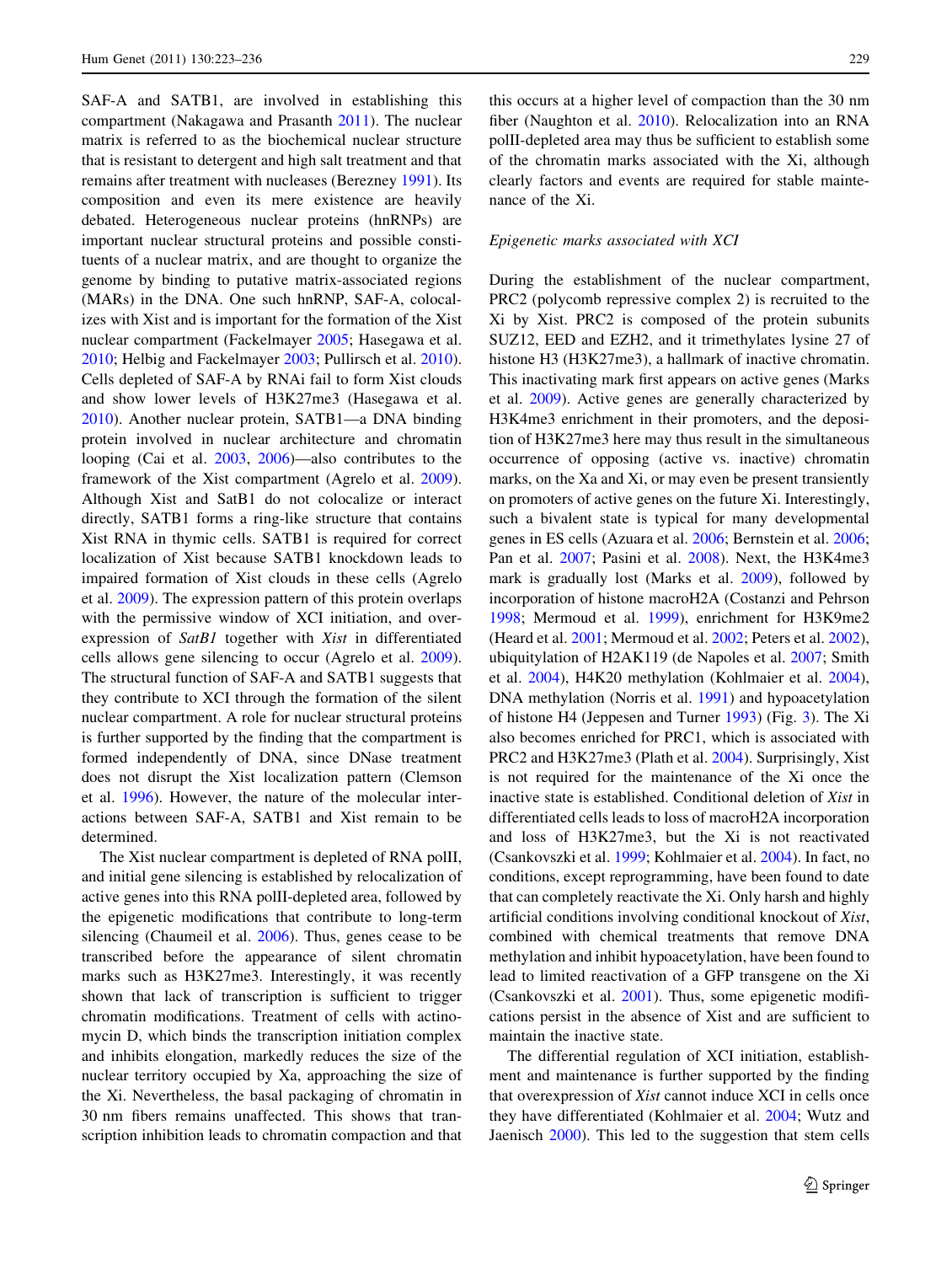and early embryos go through an ''XCI permissive state'' during early differentiation. Only in this time window, Xist is required for and capable of XCI. Proteins that are key to stem cell identity, such as OCT4, REX1, SOX2 and NA-NOG, may play a role in defining this window, as these also regulate Xist and Tsix expression directly and indirectly (Navarro et al. [2008](#page-12-0), [2010](#page-12-0)).

# Conservation of Xist RNA structure and functional elements

Besides a role for nuclear structural proteins in preventing diffusion of Xist throughout the nucleus, self-aggregation properties may also be a feature of Xist. Although predictions have been made regarding the secondary structure of repetitive sequences in Xist, no models currently exist for folding of the complete Xist RNA. Whether Xist's overall structure is conserved thus remains unknown, but conserved sequence elements may aid in understanding the intriguing characteristics of Xist. Poor overall sequence conservation of Xist between mice, humans and other mammals provides little information on functionality, and suggests that secondary structure is more important for Xist function than the primary sequence. In *Drosophila* dosage compensation, two non-coding RNAs—roX1 and roX2 play a central role in targeting the DCC to the X chromosome (Fig. [1\)](#page-1-0). Also here, secondary structure seems important, despite these two RNAs being fully redundant; they share almost no sequence similarity (Meller and Rattner [2002\)](#page-12-0). Nevertheless, some parts of Xist are conserved at the sequence level, suggestive of functional elements. Some of these are highly repetitive and are referred to as repeat A–E (Fig. [2b](#page-3-0)). In addition, the fourth exon of Xist is well conserved.

The conserved repeat A is composed of nine A-rich repeats and is the best characterized region of Xist (Fig. [2](#page-3-0)a, b) (Nesterova et al. [2001\)](#page-12-0). Several predictions have been made regarding the secondary structure of this repeat, all involving the formation of hairpin structures. It is required for the silencing function of Xist by serving as a recognition and binding site for PRC2 (Maenner et al. [2010;](#page-12-0) Zhao et al. [2008](#page-13-0)). Also, the region may dimerize with other A-repeats (Duszczyk et al. [2008](#page-11-0)). It is unlikely that repeat A contributes to aggregation and localization of Xist, since studies using constructs expressing a mutant form of Xist have shown that Xist localizes normally in the absence of the A-repeat, but lacks silencing activity (Royce-Tolland et al. [2010;](#page-12-0) Wutz et al. [2002\)](#page-13-0). Others have targeted the endogenous Xist locus for deletion of the A-repeat and showed that this sequence is also required for Xist expression, and deletion leads to ectopic Tsix expression in the pre-implantation embryo (Hoki et al. [2009\)](#page-11-0). Interestingly, a 1.6 kb-long non-coding RNA called RepA is

transcribed from the A-repeat region. This RNA recruits the PRC2 complex through interaction with the EZH2 subunit, and may itself be involved in the initiation of XCI (Zhao et al. [2008](#page-13-0)).

Seemingly contradicting data have been published regarding the role of repeat C (Fig. [2b](#page-3-0)). Wutz et al. ([2002\)](#page-13-0) showed that an Xist transgene with a deletion of repeat C localizes normally to DNA, and is also still capable of silencing. However, another study recently reported that blocking the same repeat C with an LNA probe (locked nucleic acid—an antisense probe with high melting temperature that stably binds the target DNA) completely disrupts Xist localization (Sarma et al. [2010\)](#page-13-0). Since deletion of the same repeat does not affect localization, the mislocalization of LNA-targeted Xist may represent an indirect effect: the LNA may interfere with secondary structure formation and affect the global folding of the molecule, leading to impaired localization, whereas the C-repeat itself is not required for localization.

The other conserved sequences in Xist are less extensively characterized and seem to serve redundant functions (Fig. [2b](#page-3-0)). Deletion of repeats B, C, D and E showed unaffected localization patterns. Even combined deletion of several repeats simultaneously barely affects the localization pattern (Fig. [2](#page-3-0)b) (Wutz et al. [2002](#page-13-0)). Only deletion products lacking repeat A in combination with one or more of the other repeats show impaired localization. For repeat B, an effect on promoter activity has been reported (Hendrich et al. [1997\)](#page-11-0). An Xist allele containing an inversion that includes repeat D  $(Xist^{INV})$  showed compromised mutant Xist localization and reduced silencing efficiency. Although random XCI initially occurs in heterozygous  $Xist^{INV/WT}$  cells, the mutant Xist cannot sustain XCI and cells that initially inactivated this allele are gradually selected against and lost from the cell population (Senner et al. [2011](#page-13-0)). Similar to what was discussed for repeat C, deletion of repeat D was found to lead to less severe phenotypes (Wutz et al. [2002](#page-13-0)), suggesting that the overall structure of Xist is affected by the inversion. Another highly conserved region in Xist is exon IV. Deletion of this exon does not lead to detectable XCI phenotypes, except for a slight reduction in expression of the mutant Xist transcript (Caparros et al. [2002](#page-10-0)). However, this does not result in skewing such as observed for mutations in *Tsix* (Lee and Lu [1999\)](#page-11-0).

Another conserved feature of Xist RNA is its length. A fair number of non-coding RNAs have been identified, many of them functioning in the establishment of epigenetic modifications, imprinting of genes and allele-specific expression. However, measuring 17 kb in mouse and over 19 kb in humans, Xist is the longest functional non-coding RNA described, making the poor sequence conservation even more mysterious. Secondary structure formation and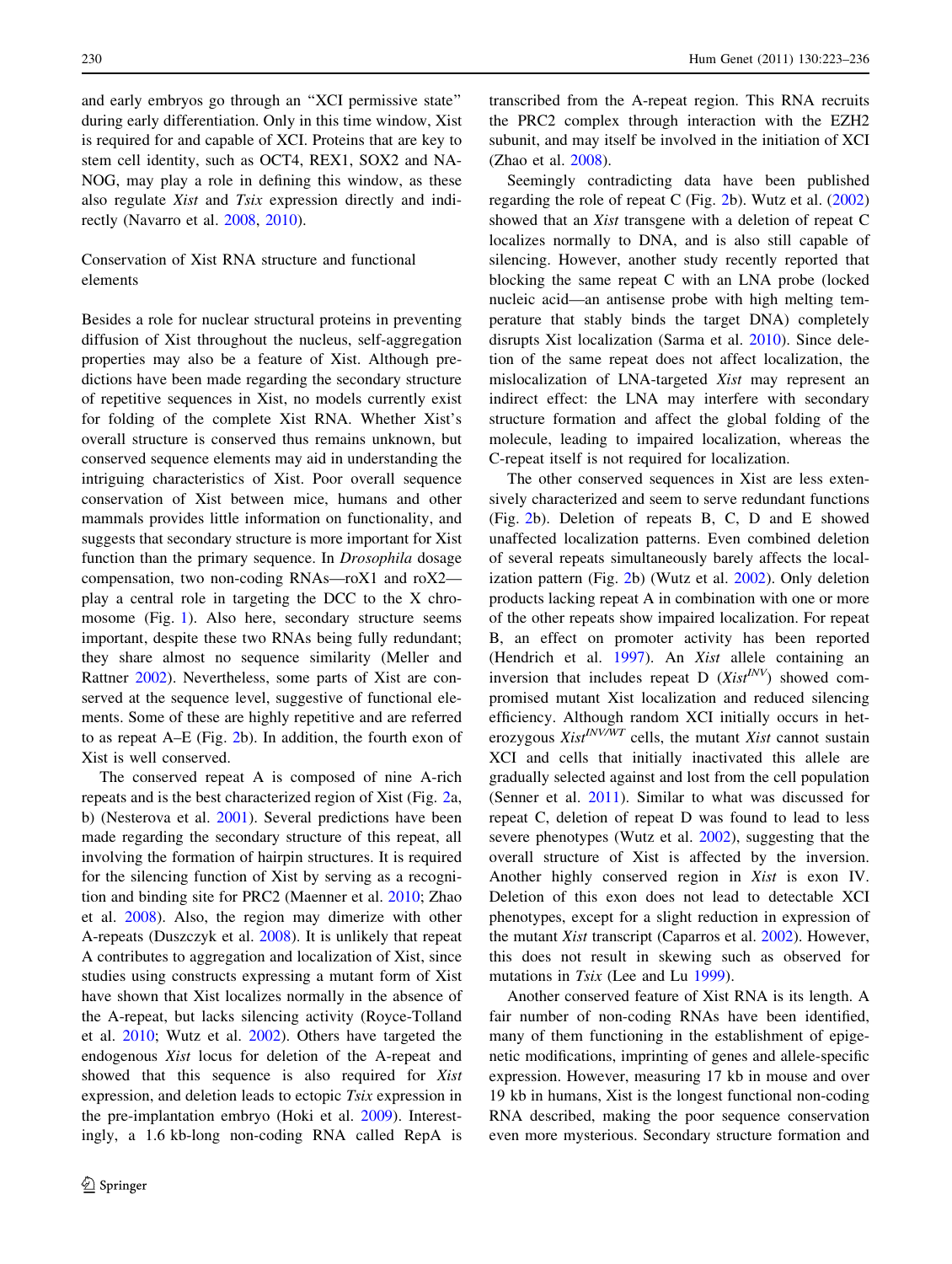size may both contribute to Xist function by unknown mechanisms. Speculatively, these mechanisms include aggregation and intermolecular interactions, or Xist might even function as a ribozyme. Finally, the size of Xist combined with a complicated secondary structure could act to limit its diffusion through the nucleus and restrict its localization to the chromosome from which it is transcribed—the nuclear matrix possibly serving as a physical barrier.

## Spreading of Xist

How does Xist recognize and bind to the X chromosome? In mammals, no specific sequences that designate the X chromosome for dosage compensation are known. In Drosophila and C. elegans, however, sequences important for X chromosome identity have been defined that are involved in targeting the DCC to the X chromosomes. The mechanisms of X-recognition, binding and spreading show striking overlap in these species despite the opposing effects of dosage compensation (activation vs. silencing) (Fig. [1](#page-1-0)a–d). Sites that specify the X chromosome are necessary in both species because dosage compensation is regulated by trans-acting factors. For example, although the roX genes are X-linked in Drosophila, they act in trans since roX gene expression from autosomal transgenes drives correct assembly and spreading of the DCC on X, although autosomal spreading is also observed (Meller and Rattner [2002](#page-12-0)). Targeting to the X chromosome is driven by high affinity DCC binding sites called chromatin entry sites (CES), which share a 150 bp motif (Oh et al. [2003,](#page-12-0) [2004](#page-12-0)). Although the motif itself is only slightly enriched on the X chromosome compared with autosomes, its positioning downstream of active genes is highly specific for the X chromosome. Higher concentrations of the DCC have been demonstrated to enable occupation of lower-affinity binding sites (Fagegaltier and Baker [2004;](#page-11-0) Park et al. [2002](#page-12-0)). Strikingly, the highest affinity binding sites are the roX genes themselves (Kelley et al. [1999\)](#page-11-0). This suggests that complexes are assembled at the site of roX RNA transcription, after which mature DCCs can spread to other sites on the X chromosome (Smith et al. [2001\)](#page-13-0). Interestingly, spreading of the DCC onto autosomal sequences is highly correlated with gene activity, suggesting a role for active chromatin modifications, RNA polII or open chromatin in DCC spreading (Larschan et al. [2007](#page-11-0)) (Fig. [1a](#page-1-0)). Sequence motifs for DCC binding have also been identified in C. elegans (McDonel et al. [2006\)](#page-12-0). The sites were mapped by extensive analysis of extra-chromosomal arrays carrying X-sequences for their ability to recruit the DCC (Csankovszki et al. [2004](#page-11-0)). Termed rex (recruiting element on X) sites, they are capable of DCC recruitment when integrated on autosomes. Their specificity was later confirmed and extended by ChIP-chip analysis, which showed preferred binding of the DCC to promoter regions (Ercan et al. [2007](#page-11-0); Jans et al. [2009\)](#page-11-0). The rex sites cooperate with so-called *dox* sites (dependent on X), which cannot recruit the DCC when detached from X, but are essential for spreading of the DCC (Jans et al. [2009\)](#page-11-0).

The use of *trans*-acting initiation factors and lack of a cis-acting factor like Xist in flies and worms results in the need to target dosage compensation to X chromosomes by X-specific sequences. Importantly, flies and worms lack an equivalent of mammalian choice: once the decision to initiate dosage compensation has been made, all X chromosomes in the nucleus are subjected to dosage compensation. Studies of hermaphrodite worms with aberrant X chromosome numbers show that, as in mammals, the X:A ratio determines whether dosage compensation is on or off (Meyer [2000](#page-12-0)). However, no choice has to be made since all worm X chromosomes are subjected to dosage compensation. A similar situation exists in male flies. In contrast, mammals inactivate a single X and the other X chromosome remains active. The cis-specificity of Xist in mammals may be sufficient to recognize which chromosome is to be inactivated and prevents inactivation in trans. Monoallelic expression might be the mechanism that omits the need for X-specific sequence elements that recruit dosage compensation elements as in worms and flies. In mammals, specification of the X chromosome for targeting dosage compensation may thus not be required. Nevertheless, sequence elements that promote spreading are potentially important.

LINE-1 or LINE elements (long interspersed elements) are retrotransposons that constitute a large part of mammalian genomes, e.g., 17% in humans (Cordaux and Batzer [2009](#page-11-0)). Because of their relatively high density on human X chromosomes, they have been suggested to play a role in promoting spreading of Xist (Lyon [1998](#page-12-0)). Several findings further support a role for LINEs in XCI. First, Xist does not spread efficiently when expressed from autosomes, which are relatively LINE-poor, and spreading is especially inhibited into LINE-poor autosomal areas (Popova et al. [2006](#page-12-0); Tang et al. [2010](#page-13-0)). Furthermore, LINEs seem to be expressed specifically from the Xi (Chow et al. [2010](#page-10-0)), and Xist interacts with LINE elements directly (Murakami et al. [2009\)](#page-12-0). Furthermore, a computational approach on human X chromosomes found that LINE elements are particularly enriched in the 5'-region of genes that are silenced during XCI (Wang et al. [2006](#page-13-0)).

The LINE hypothesis remains heavily disputed as many findings counteract the above. First, LINE enrichment could merely be a passive and non-functional consequence of the reduced meiotic recombination rate of the X chromosome compared with autosomes, in view of the lack of X recombination in the male germline. Whereas LINE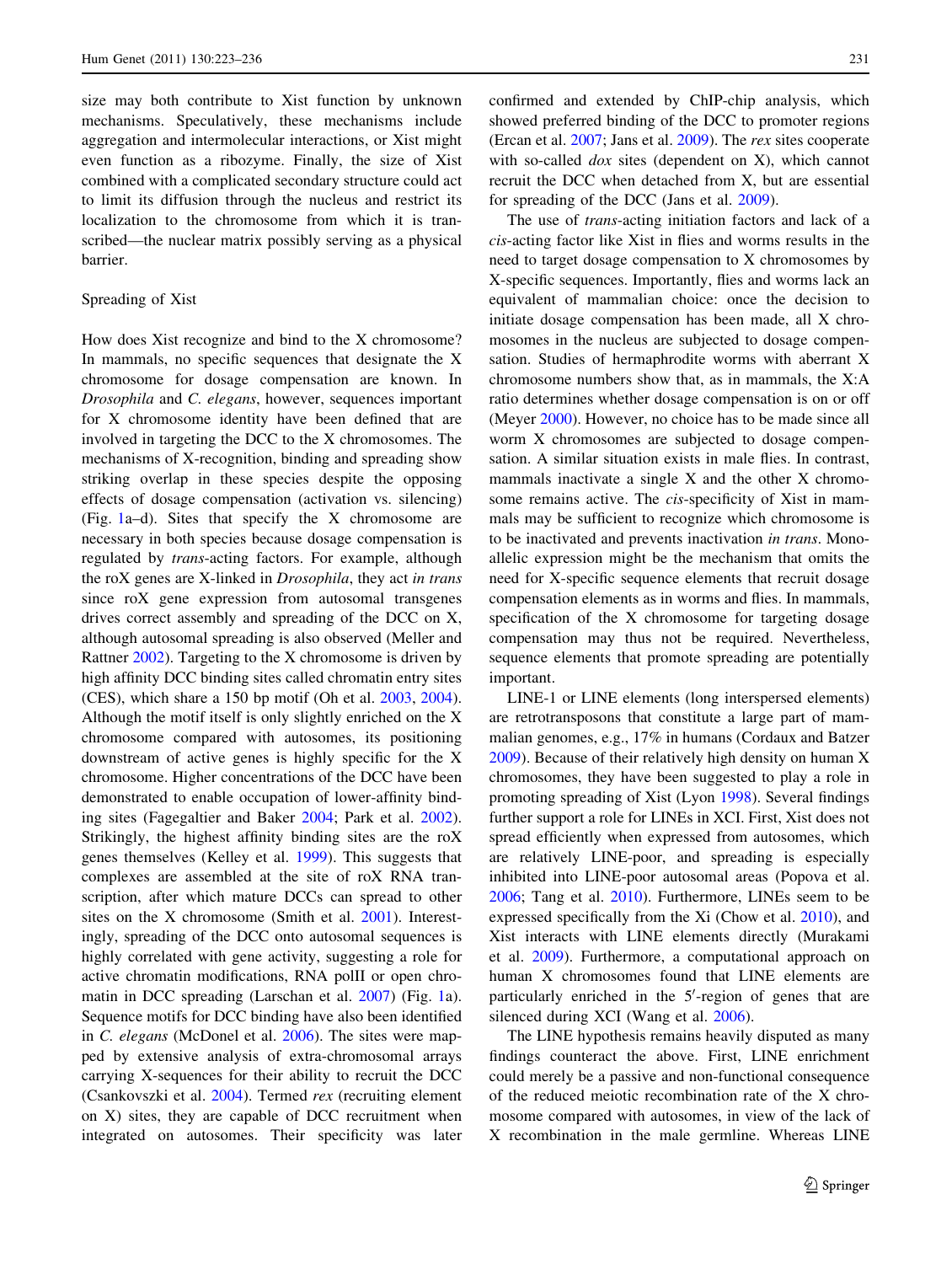elements are enriched on human X chromosomes, especially around the Xic region (Bailey et al. [2000\)](#page-10-0), no such enrichment is observed for mouse X chromosomes (Chureau et al. [2002](#page-10-0)). Also, a South American rodent, Oryzomys palustris, has been reported that appears to lack LINE elements in its genome, and this is not associated with more rapid mutations in Xist (Cantrell et al. [2009\)](#page-10-0). Furthermore, LINE-poor areas are generally gene-rich, and gene-poor areas tend to be LINE-rich. Impaired spreading on autosomes at LINE-poor areas is now attributed to the low LINE-density, but could result from selection against cells that efficiently silence these regions; since these same regions are also gene-rich, their silencing may severely affect cell viability. Cells that fail to silence gene-rich autosomal areas may thus be more efficiently propagated due to selection effects. Finally, Xist spreading at genepoor LINE elements seem to contradict the observation that hallmarks of XCI are first found on active genes (Marks et al. [2009](#page-12-0)). Finally, as discussed above, the cis-acting properties of Xist may make the need for spread elements redundant.

### Chromatin changes and transcription effects

In mammals, many histone modifications and other chromatin changes cooperate to establish and maintain the silent state. These are well characterized and as mentioned above, include amongst others H3K27me3, macroH2A incorporation, H2Aub and DNA methylation. How these modifications are targeted to specific genes and how others escape silencing is unknown. In flies and worms, epigenetic modifications seem to be less extensive, possibly because dosage compensation here involves fine-tuning of expression levels to a twofold change instead of global silencing, therefore, requiring different mechanisms and different chromatin modifications. In flies, the dosage compensated X chromosome in males is characterized by increased acetylation of lysine 16 on histone 4 (H4K16ac), a hallmark of active chromatin (Turner et al. [1992](#page-13-0)). Notably, this enrichment is biased toward 3'-ends of genes, whereas H4K16ac normally accumulates at 5'-gene promoters (Gelbart et al. [2009](#page-11-0); Kind et al. [2008](#page-11-0); Smith et al. [2001\)](#page-13-0). It was recently shown that RNA polII density is also enhanced at  $3'$ -gene ends (Larschan et al.  $2011$ ) and the current model thus proposes that the Drosophila DCC acts to enhance transcription elongation, rather than initiation. In addition to the bias toward 3'-gene ends, the DCC also preferably targets active genes for H4K16ac modification on the X chromosome, even when they are from autosomal origin and inserted as transgenes on X (Gorchakov et al. [2009\)](#page-11-0). This bias may be responsible for fine-tuning to twofold increase in expression for differentially expressed genes.

In C. elegans, where transcription of both hermaphrodite X chromosomes is reduced by half, no chromatin modifications associated with the dosage compensated X chromosomes have yet been found (Fig. [1\)](#page-1-0). Depletion of the histone variant H2A.Z (HTZ-1 in C. elegans) from the X chromosome is the only nucleosomal change identified so far. This seems to contribute indirectly to dosage compensation because the relative enrichment on autosomes prevents spreading of the DCC onto autosomes (Petty et al. [2009](#page-12-0)). One subunit of the DCC contains SMC (structural maintenance of chromosomes) family proteins, and thereby resembles condensin, a protein complex that condenses chromatin in preparation for cell division. This suggests that changes in higher order chromatin structure likely play a role in transcriptional silencing in C. elegans (Csankovszki [2009](#page-11-0)). Despite the highly different systems, recent findings show some parallels between mammalian and C. elegans dosage compensation. First, an SMC protein was recently found to colocalize with the Xi in mice and was implicated in DNA methylation (Blewitt et al. [2008](#page-10-0)). Furthermore, a recent study showed that one DCC component, DPY-30, is also part of the gene activating MLL/ COMPASS complex (Pferdehirt et al. [2011\)](#page-12-0), which stimulates H3K4me3 in mammals (Jiang et al. [2011](#page-11-0)). Both complexes bind the same genes in C. elegans despite their opposing effects on transcription (Pferdehirt et al. [2011](#page-12-0)). Speculatively, DPY-30 may be involved in targeting the DCC to active genes by switching between the two complexes.

Despite the different mechanisms of dosage compensation, the preference for targeting active genes seems to be shared by all three species. In C. elegans, DCC affinity for genes depends on transcriptional activity (Ercan et al. [2009](#page-11-0)). The DCC is targeted to active genes in Drosophila by the chromodomain subunit of MSL3, which recognizes the active H3K36 trimethyl mark (Larschan et al. [2007](#page-11-0); Sural et al. [2008](#page-13-0)). Chromatin immunoprecipitation (ChIP) against H3K27me3 in differentiating mouse ES cells followed by high-throughput parallel sequencing revealed that the H3K27me3 mark appears first at active promoters, indicating that, also in mammals, active genes are preferred targets of dosage compensation (Marks et al. [2009\)](#page-12-0). Hence, some properties of active genes might serve as a basis for targeting dosage compensation. These properties may involve active chromatin marks, ongoing transcription by RNA polII, or a combination of events.

# Perspectives

Many questions about X chromosome inactivation in mammalian species remain to be solved, and knowledge about dosage compensation in worms and flies may be helpful to address different points. In mammalian XCI,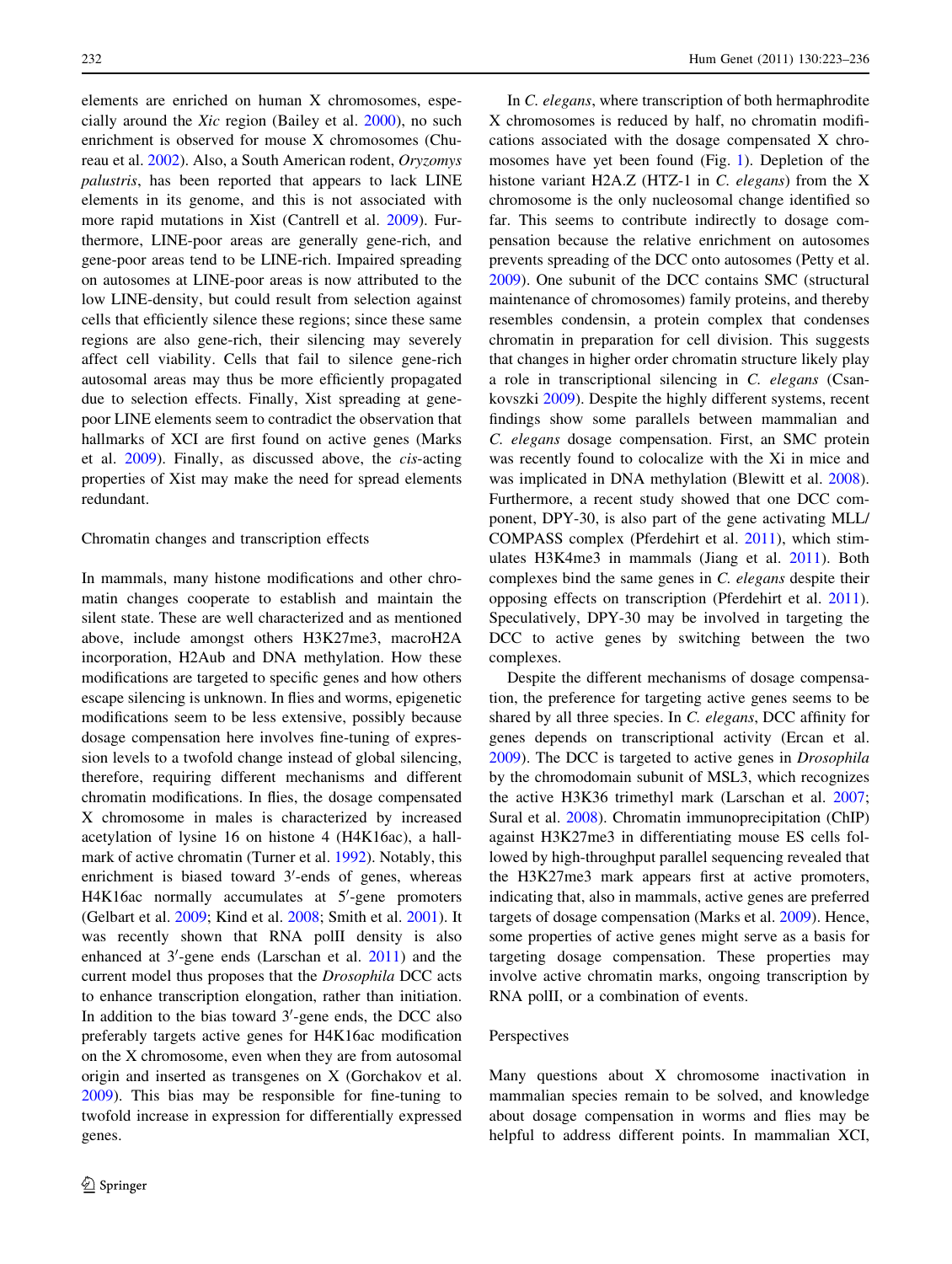<span id="page-10-0"></span>unsolved issues include, for example, the working mechanism that underlies the cis-acting specificity of Xist. Also, it is likely that more activators and inhibitors of dosage compensation remain to be identified. Furthermore, the role of LINE elements as cis-acting booster elements for spreading of Xist needs to be confirmed. Finally, the key factors that contribute to set the XCI window and to achieve stable and irreversible silencing need to be elucidated. Identifying these factors would not only provide more insight in X chromosome dosage compensation, but potentially also in gene regulation mechanisms in general. Clearly, X-inactivation research is likely to uncover many more interesting insights in the future that may well extend beyond the field of dosage compensation.

Acknowledgments We gratefully acknowledge Ina Dahlsveen and Peter Becker for providing images of the Drosophila DCC, and Te Wen Lo and Barbara J. Meyer for C. elegans images and sharing of unpublished data. We thank all members of the Gribnau lab for discussions and J. Anton Grootegoed, Tahsin Stefan Barakat and Cristina Gontan Pardo for helpful comments on this manuscript.

Open Access This article is distributed under the terms of the Creative Commons Attribution Noncommercial License which permits any noncommercial use, distribution, and reproduction in any medium, provided the original author(s) and source are credited.

#### References

- Agrelo R, Souabni A, Novatchkova M, Haslinger C, Leeb M, Komnenovic V, Kishimoto H, Gresh L, Kohwi-Shigematsu T, Kenner L et al (2009) SATB1 defines the developmental context for gene silencing by Xist in lymphoma and embryonic cells. Dev Cell 16:507–516
- Ahn JY, Lee JT (2010) Retinoic acid accelerates downregulation of the Xist repressor, Oct4, and increases the likelihood of Xist activation when Tsix is deficient. BMC Dev Biol 10:90
- Augui S, Filion GJ, Huart S, Nora E, Guggiari M, Maresca M, Stewart AF, Heard E (2007) Sensing X chromosome pairs before X inactivation via a novel X-pairing region of the Xic. Science 318:1632–1636
- Azuara V, Perry P, Sauer S, Spivakov M, Jorgensen HF, John RM, Gouti M, Casanova M, Warnes G, Merkenschlager M et al (2006) Chromatin signatures of pluripotent cell lines. Nat Cell Biol 8:532–538
- Bacher CP, Guggiari M, Brors B, Augui S, Clerc P, Avner P, Eils R, Heard E (2006) Transient colocalization of X-inactivation centres accompanies the initiation of X inactivation. Nat Cell Biol 8:293–299
- Bailey JA, Carrel L, Chakravarti A, Eichler EE (2000) Molecular evidence for a relationship between LINE-1 elements and X chromosome inactivation: the Lyon repeat hypothesis. Proc Natl Acad Sci USA 97:6634–6639
- Barakat TS, Jonkers I, Monkhorst K, Gribnau J (2010) X-changing information on X inactivation. Exp Cell Res 316:679–687
- Barakat TS, Gunhanlar N, Gontan Pardo C, Achame EM, Ghazvini M, Boers R, Kenter A, Rentmeester E, Grootegoed JA, Gribnau J (2011) RNF12 activates Xist and is essential for X chromosome inactivation. PLoS Genet 7:e1002001
- Barr ML, Bertram EG (1949) A morphological distinction between neurones of the male and female, and the behaviour of the nucleolar satellite during accelerated nucleoprotein synthesis. Nature 163:676
- Berezney R (1991) The nuclear matrix: a heuristic model for investigating genomic organization and function in the cell nucleus. J Cell Biochem 47:109–123
- Bernstein BE, Mikkelsen TS, Xie X, Kamal M, Huebert DJ, Cuff J, Fry B, Meissner A, Wernig M, Plath K et al (2006) A bivalent chromatin structure marks key developmental genes in embryonic stem cells. Cell 125:315–326
- Blewitt ME, Gendrel AV, Pang Z, Sparrow DB, Whitelaw N, Craig JM, Apedaile A, Hilton DJ, Dunwoodie SL, Brockdorff N et al (2008) SmcHD1, containing a structural-maintenance-of-chromosomes hinge domain, has a critical role in X inactivation. Nat Genet 40:663–669
- Borsani G, Tonlorenzi R, Simmler MC, Dandolo L, Arnaud D, Capra V, Grompe M, Pizzuti A, Muzny D, Lawrence C et al (1991) Characterization of a murine gene expressed from the inactive X chromosome. Nature 351:325–329
- Brockdorff N, Ashworth A, Kay GF, Cooper P, Smith S, McCabe VM, Norris DP, Penny GD, Patel D, Rastan S (1991) Conservation of position and exclusive expression of mouse Xist from the inactive X chromosome. Nature 351:329–331
- Brockdorff N, Ashworth A, Kay GF, McCabe VM, Norris DP, Cooper PJ, Swift S, Rastan S (1992) The product of the mouse Xist gene is a 15 kb inactive X-specific transcript containing no conserved ORF and located in the nucleus. Cell 71:515–526
- Brown SD (1991) XIST and the mapping of the X chromosome inactivation centre. Bioessays 13:607–612
- Brown CJ, Hendrich BD, Rupert JL, Lafreniere RG, Xing Y, Lawrence J, Willard HF (1992) The human XIST gene: analysis of a 17 kb inactive X-specific RNA that contains conserved repeats and is highly localized within the nucleus. Cell 71:527–542
- Cai S, Han HJ, Kohwi-Shigematsu T (2003) Tissue-specific nuclear architecture and gene expression regulated by SATB1. Nat Genet 34:42–51
- Cai S, Lee CC, Kohwi-Shigematsu T (2006) SATB1 packages densely looped, transcriptionally active chromatin for coordinated expression of cytokine genes. Nat Genet 38:1278–1288
- Cantrell MA, Carstens BC, Wichman HA (2009) X chromosome inactivation and Xist evolution in a rodent lacking LINE-1 activity. PLoS One 4:e6252
- Caparros ML, Alexiou M, Webster Z, Brockdorff N (2002) Functional analysis of the highly conserved exon IV of XIST RNA. Cytogenet Genome Res 99:99–105
- Carrel L, Willard HF (2005) X-inactivation profile reveals extensive variability in X-linked gene expression in females. Nature 434:400–404
- Chadwick BP, Willard HF (2004) Multiple spatially distinct types of facultative heterochromatin on the human inactive X chromosome. Proc Natl Acad Sci USA 101:17450–17455
- Chaumeil J, Le Baccon P, Wutz A, Heard E (2006) A novel role for Xist RNA in the formation of a repressive nuclear compartment into which genes are recruited when silenced. Genes Dev 20:2223–2237
- Chow JC, Ciaudo C, Fazzari MJ, Mise N, Servant N, Glass JL, Attreed M, Avner P, Wutz A, Barillot E et al (2010) LINE-1 activity in facultative heterochromatin formation during X chromosome inactivation. Cell 141:956–969
- Chureau C, Prissette M, Bourdet A, Barbe V, Cattolico L, Jones L, Eggen A, Avner P, Duret L (2002) Comparative sequence analysis of the X-inactivation center region in mouse, human, and bovine. Genome Res 12:894–908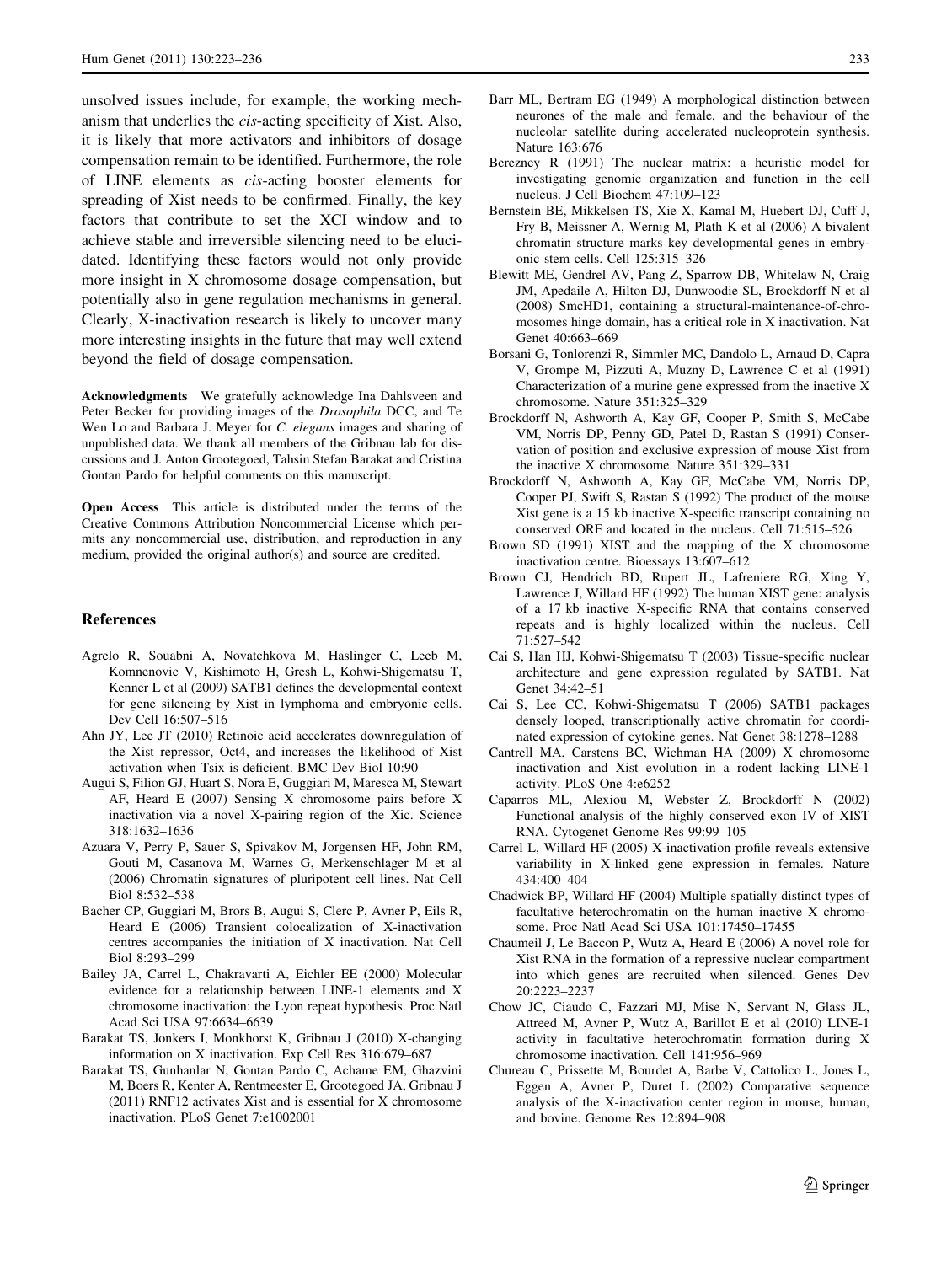- <span id="page-11-0"></span>Chureau C, Chantalat S, Romito A, Galvani A, Duret L, Avner P, Rougeulle C (2011) Ftx is a non-coding RNA which affects Xist expression and chromatin structure within the X-inactivation center region. Hum Mol Genet 20:705–718
- Clemson CM, McNeil JA, Willard HF, Lawrence JB (1996) XIST RNA paints the inactive X chromosome at interphase: evidence for a novel RNA involved in nuclear/chromosome structure. J Cell Biol 132:259–275
- Cordaux R, Batzer MA (2009) The impact of retrotransposons on human genome evolution. Nat Rev Genet 10:691–703
- Costanzi C, Pehrson JR (1998) Histone macroH2A1 is concentrated in the inactive X chromosome of female mammals. Nature 393:599–601
- Csankovszki G (2009) Condensin function in dosage compensation. Epigenetics 4:212–215
- Csankovszki G, Panning B, Bates B, Pehrson JR, Jaenisch R (1999) Conditional deletion of Xist disrupts histone macroH2A localization but not maintenance of X inactivation. Nat Genet 22:323–324
- Csankovszki G, Nagy A, Jaenisch R (2001) Synergism of Xist RNA, DNA methylation, and histone hypoacetylation in maintaining X chromosome inactivation. J Cell Biol 153:773–784
- Csankovszki G, McDonel P, Meyer BJ (2004) Recruitment and spreading of the C elegans dosage compensation complex along X chromosomes. Science 303:1182–1185
- de Napoles M, Nesterova T, Brockdorff N (2007) Early loss of Xist RNA expression and inactive X chromosome associated chromatin modification in developing primordial germ cells. PLoS One 2:e860
- Donohoe ME, Zhang LF, Xu N, Shi Y, Lee JT (2007) Identification of a Ctcf cofactor, Yy1, for the X chromosome binary switch. Mol Cell 25:43–56
- Donohoe ME, Silva SS, Pinter SF, Xu N, Lee JT (2009) The pluripotency factor Oct4 interacts with Ctcf and also controls X-chromosome pairing and counting. Nature 460:128–132
- Duszczyk MM, Zanier K, Sattler M (2008) A NMR strategy to unambiguously distinguish nucleic acid hairpin and duplex conformations applied to a Xist RNA A-repeat. Nucleic Acids Res 36:7068–7077
- Ercan S, Giresi PG, Whittle CM, Zhang X, Green RD, Lieb JD (2007) X chromosome repression by localization of the C elegans dosage compensation machinery to sites of transcription initiation. Nat Genet 39:403–408
- Ercan S, Dick LL, Lieb JD (2009) The C elegans dosage compensation complex propagates dynamically and independently of X chromosome sequence. Curr Biol 19:1777–1787
- Fackelmayer FO (2005) A stable proteinaceous structure in the territory of inactive X chromosomes. J Biol Chem 280:1720– 1723
- Fagegaltier D, Baker BS (2004) X chromosome sites autonomously recruit the dosage compensation complex in Drosophila males. PLoS Biol 2:e341
- Gelbart ME, Kuroda MI (2009) Drosophila dosage compensation: a complex voyage to the X chromosome. Development 136:1399– 1410
- Gelbart ME, Larschan E, Peng S, Park PJ, Kuroda MI (2009) Drosophila MSL complex globally acetylates H4K16 on the male X chromosome for dosage compensation. Nat Struct Mol Biol 16:825–832
- Gorchakov AA, Alekseyenko AA, Kharchenko P, Park PJ, Kuroda MI (2009) Long-range spreading of dosage compensation in Drosophila captures transcribed autosomal genes inserted on X. Genes Dev 23:2266–2271
- Hasegawa Y, Brockdorff N, Kawano S, Tsutui K, Nakagawa S (2010) The matrix protein hnRNP U is required for chromosomal localization of Xist RNA. Dev Cell 19:469–476
- Heard E, Mongelard F, Arnaud D, Avner P (1999) Xist yeast artificial chromosome transgenes function as X-inactivation centers only in multicopy arrays and not as single copies. Mol Cell Biol 19:3156–3166
- Heard E, Rougeulle C, Arnaud D, Avner P, Allis CD, Spector DL (2001) Methylation of histone H3 at Lys-9 is an early mark on the X chromosome during X inactivation. Cell 107:727– 738
- Helbig R, Fackelmayer FO (2003) Scaffold attachment factor A (SAF-A) is concentrated in inactive X chromosome territories through its RGG domain. Chromosoma 112:173–182
- Hendrich BD, Plenge RM, Willard HF (1997) Identification and characterization of the human XIST gene promoter: implications for models of X chromosome inactivation. Nucleic Acids Res 25:2661–2671
- Hoki Y, Kimura N, Kanbayashi M, Amakawa Y, Ohhata T, Sasaki H, Sado T (2009) A proximal conserved repeat in the Xist gene is essential as a genomic element for X-inactivation in mouse. Development 136:139–146
- Huynh KD, Lee JT (2003) Inheritance of a pre-inactivated paternal X chromosome in early mouse embryos. Nature 426:857–862
- Jans J, Gladden JM, Ralston EJ, Pickle CS, Michel AH, Pferdehirt RR, Eisen MB, Meyer BJ (2009) A condensin-like dosage compensation complex acts at a distance to control expression throughout the genome. Genes Dev 23:602–618
- Jeppesen P, Turner BM (1993) The inactive X chromosome in female mammals is distinguished by a lack of histone H4 acetylation, a cytogenetic marker for gene expression. Cell 74:281–289
- Jiang H, Shukla A, Wang X, Chen WY, Bernstein BE, Roeder RG (2011) Role for Dpy-30 in ES cell-fate specification by regulation of h3k4 methylation within bivalent domains. Cell 144:513–525
- Jonkers I, Monkhorst K, Rentmeester E, Grootegoed JA, Grosveld F, Gribnau J (2008) Xist RNA is confined to the nuclear territory of the silenced X chromosome throughout the cell cycle. Mol Cell Biol 28:5583–5594
- Jonkers I, Barakat TS, Achame EM, Monkhorst K, Kenter A, Rentmeester E, Grosveld F, Grootegoed JA, Gribnau J (2009) RNF12 is an X-encoded dose-dependent activator of X chromosome inactivation. Cell 139:999–1011
- Kelley RL, Meller VH, Gordadze PR, Roman G, Davis RL, Kuroda MI (1999) Epigenetic spreading of the Drosophila dosage compensation complex from roX RNA genes into flanking chromatin. Cell 98:513–522
- Kind J, Vaquerizas JM, Gebhardt P, Gentzel M, Luscombe NM, Bertone P, Akhtar A (2008) Genome-wide analysis reveals MOF as a key regulator of dosage compensation and gene expression in Drosophila. Cell 133:813–828
- Kohlmaier A, Savarese F, Lachner M, Martens J, Jenuwein T, Wutz A (2004) A chromosomal memory triggered by Xist regulates histone methylation in X inactivation. PLoS Biol 2:E171
- Larschan E, Alekseyenko AA, Gortchakov AA, Peng S, Li B, Yang P, Workman JL, Park PJ, Kuroda MI (2007) MSL complex is attracted to genes marked by H3K36 trimethylation using a sequence-independent mechanism. Mol Cell 28:121–133
- Larschan E, Bishop EP, Kharchenko PV, Core LJ, Lis JT, Park PJ, Kuroda MI (2011) X chromosome dosage compensation via enhanced transcriptional elongation in Drosophila. Nature 471:115–118
- Lee JT, Lu N (1999) Targeted mutagenesis of Tsix leads to nonrandom X inactivation. Cell 99:47–57
- Lee JT, Davidow LS, Warshawsky D (1999) Tsix, a gene antisense to Xist at the X-inactivation centre. Nat Genet 21:400–404
- Luikenhuis S, Wutz A, Jaenisch R (2001) Antisense transcription through the Xist locus mediates Tsix function in embryonic stem cells. Mol Cell Biol 21:8512–8520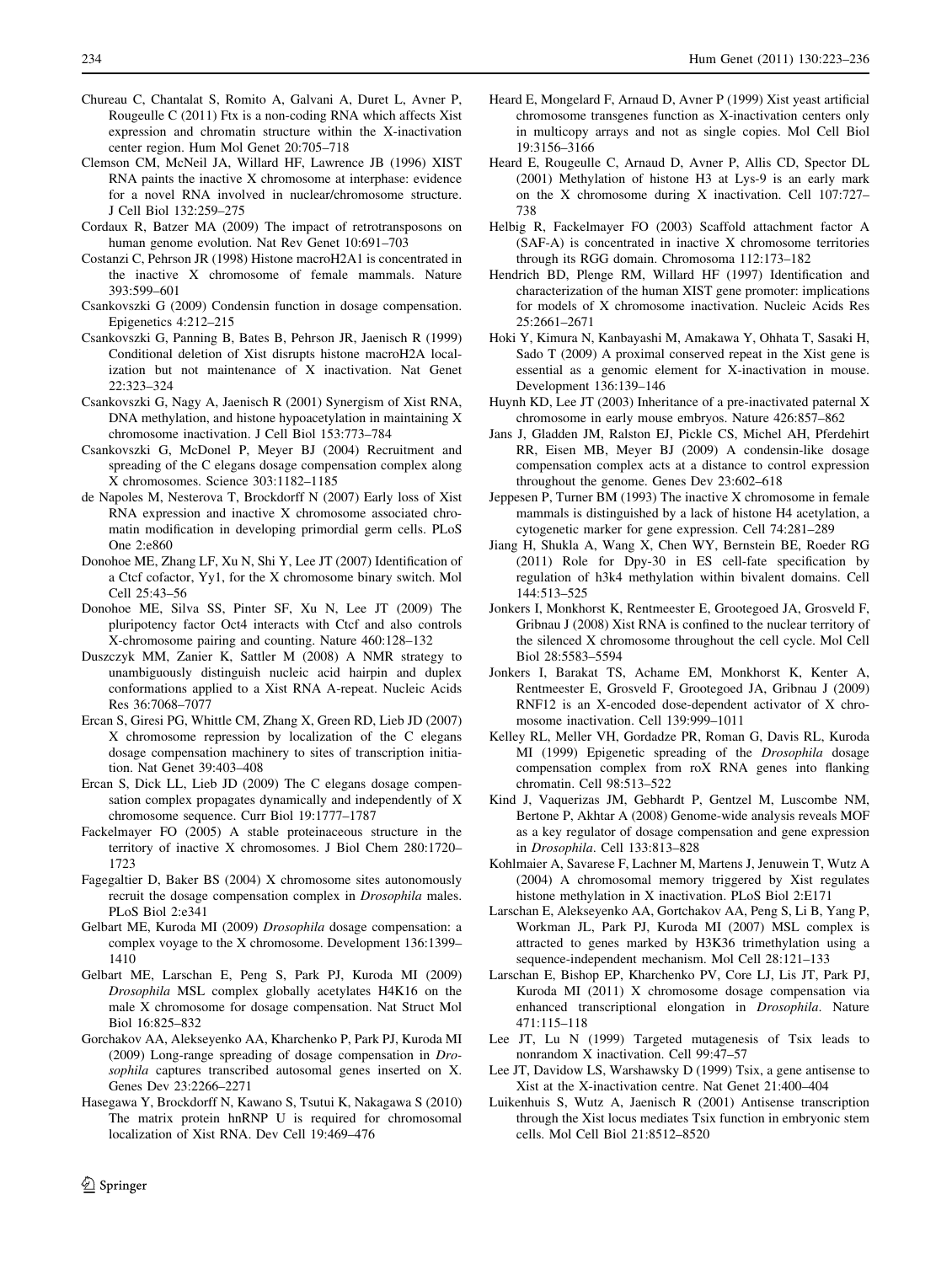- <span id="page-12-0"></span>Lyon MF (1961) Gene action in the X-chromosome of the mouse (Mus musculus L.). Nature 190:372–373
- Lyon MF (1998) X-chromosome inactivation: a repeat hypothesis. Cytogenet Cell Genet 80:133–137
- Maenner S, Blaud M, Fouillen L, Savoye A, Marchand V, Dubois A, Sanglier-Cianferani S, Van Dorsselaer A, Clerc P, Avner P et al (2010) 2-D structure of the A region of Xist RNA and its implication for PRC2 association. PLoS Biol 8:e1000276
- Mak W, Baxter J, Silva J, Newall AE, Otte AP, Brockdorff N (2002) Mitotically stable association of polycomb group proteins eed and enx1 with the inactive x chromosome in trophoblast stem cells. Curr Biol 12:1016–1020
- Marks H, Chow JC, Denissov S, Francoijs KJ, Brockdorff N, Heard E, Stunnenberg HG (2009) High-resolution analysis of epigenetic changes associated with X inactivation. Genome Res 19:1361–1373
- McDonel P, Jans J, Peterson BK, Meyer BJ (2006) Clustered DNA motifs mark X chromosomes for repression by a dosage compensation complex. Nature 444:614–618
- Meller VH, Rattner BP (2002) The roX genes encode redundant malespecific lethal transcripts required for targeting of the MSL complex. EMBO J 21:1084–1091
- Mermoud JE, Costanzi C, Pehrson JR, Brockdorff N (1999) Histone macroH2A1.2 relocates to the inactive X chromosome after initiation and propagation of X-inactivation. J Cell Biol 147:1399–1408
- Mermoud JE, Popova B, Peters AH, Jenuwein T, Brockdorff N (2002) Histone H3 lysine 9 methylation occurs rapidly at the onset of random X chromosome inactivation. Curr Biol 12:247–251
- Meyer BJ (2000) Sex in the wormcounting and compensating X-chromosome dose. Trends Genet 16:247–253
- Meyer BJ, McDonel P, Csankovszki G, Ralston E (2004) Sex and X-chromosome-wide repression in Caenorhabditis elegans. Cold Spring Harb Symp Quant Biol 69:71–79
- Monkhorst K, Jonkers I, Rentmeester E, Grosveld F, Gribnau J (2008) X inactivation counting and choice is a stochastic process: evidence for involvement of an X-linked activator. Cell 132:410–421
- Monkhorst K, de Hoon B, Jonkers I, Mulugeta Achame E, Monkhorst W, Hoogerbrugge J, Rentmeester E, Westerhoff HV, Grosveld F, Grootegoed JA et al (2009) The probability to initiate X chromosome inactivation is determined by the X to autosomal ratio and X chromosome specific allelic properties. PLoS One 4:e5616
- Murakami K, Ohhira T, Oshiro E, Qi D, Oshimura M, Kugoh H (2009) Identification of the chromatin regions coated by noncoding Xist RNA. Cytogenet Genome Res 125:19–25
- Nakagawa S, Prasanth KV (2011) eXIST with matrix-associated proteins. Trends Cell Biol
- Naughton C, Sproul D, Hamilton C, Gilbert N (2010) Analysis of active and inactive X chromosome architecture reveals the independent organization of 30 nm and large-scale chromatin structures. Mol Cell 40:397–409
- Navarro P, Chambers I, Karwacki-Neisius V, Chureau C, Morey C, Rougeulle C, Avner P (2008) Molecular coupling of Xist regulation and pluripotency. Science 321:1693–1695
- Navarro P, Oldfield A, Legoupi J, Festuccia N, Dubois A, Attia M, Schoorlemmer J, Rougeulle C, Chambers I, Avner P (2010) Molecular coupling of Tsix regulation and pluripotency. Nature 468:457–460
- Navarro P, Moffat M, Mullin NP, and Chambers I (2011) The X-inactivation trans-activator Rnf12 is negatively regulated by pluripotency factors in embryonic stem cells. Hum Genet [Epub ahead of print]
- Nesterova TB, Slobodyanyuk SY, Elisaphenko EA, Shevchenko AI, Johnston C, Pavlova ME, Rogozin IB, Kolesnikov NN, Brockdorff N, Zakian SM (2001) Characterization of the genomic Xist

locus in rodents reveals conservation of overall gene structure and tandem repeats but rapid evolution of unique sequence. Genome Res 11:833–849

- Norris DP, Brockdorff N, Rastan S (1991) Methylation status of CpGrich islands on active and inactive mouse X chromosomes. Mamm Genome 1:78–83
- Ogawa Y, Sun BK, Lee JT (2008) Intersection of the RNA interference and X-inactivation pathways. Science 320:1336–1341
- Oh H, Park Y, Kuroda MI (2003) Local spreading of MSL complexes from roX genes on the Drosophila X chromosome. Genes Dev 17:1334–1339
- Oh H, Bone JR, Kuroda MI (2004) Multiple classes of MSL binding sites target dosage compensation to the X chromosome of Drosophila. Curr Biol 14:481–487
- Ohno S, Kaplan WD, Kinosita R (1959) Formation of the sex chromatin by a single X-chromosome in liver cells of Rattus norvegicus. Exp Cell Res 18:415–418
- Okamoto I, Otte AP, Allis CD, Reinberg D, Heard E (2004) Epigenetic dynamics of imprinted X inactivation during early mouse development. Science 303:644–649
- Pan G, Tian S, Nie J, Yang C, Ruotti V, Wei H, Jonsdottir GA, Stewart R, Thomson JA (2007) Whole-genome analysis of histone H3 lysine 4 and lysine 27 methylation in human embryonic stem cells. Cell Stem Cell 1:299–312
- Park Y, Kelley RL, Oh H, Kuroda MI, Meller VH (2002) Extent of chromatin spreading determined by roX RNA recruitment of MSL proteins. Science 298:1620–1623
- Pasini D, Hansen KH, Christensen J, Agger K, Cloos PA, Helin K (2008) Coordinated regulation of transcriptional repression by the RBP2 H3K4 demethylase and Polycomb-Repressive Complex 2. Genes Dev 22:1345–1355
- Peters AH, Mermoud JE, O'Carroll D, Pagani M, Schweizer D, Brockdorff N, Jenuwein T (2002) Histone H3 lysine 9 methylation is an epigenetic imprint of facultative heterochromatin. Nat Genet 30:77–80
- Petty EL, Collette KS, Cohen AJ, Snyder MJ, Csankovszki G (2009) Restricting dosage compensation complex binding to the X chromosomes by H2A.Z/HTZ-1. PLoS Genet 5:e1000699
- Pferdehirt RR, Kruesi WS, Meyer BJ (2011) An MLL/COMPASS subunit functions in the C elegans dosage compensation complex to target X chromosomes for transcriptional regulation of gene expression. Genes Dev 25:499–515
- Plath K, Fang J, Mlynarczyk-Evans SK, Cao R, Worringer KA, Wang H, de la Cruz CC, Otte AP, Panning B, Zhang Y (2003) Role of histone H3 lysine 27 methylation in X inactivation. Science 300:131–135
- Plath K, Talbot D, Hamer KM, Otte AP, Yang TP, Jaenisch R, Panning B (2004) Developmentally regulated alterations in Polycomb repressive complex 1 proteins on the inactive X chromosome. J Cell Biol 167:1025–1035
- Popova BC, Tada T, Takagi N, Brockdorff N, Nesterova TB (2006) Attenuated spread of X-inactivation in an X; autosome translocation. Proc Natl Acad Sci USA 103:7706–7711
- Powell JR, Jow MM, Meyer BJ (2005) The T-box transcription factor SEA-1 is an autosomal element of the X:A signal that determines C elegans sex. Dev Cell 9:339–349
- Pullirsch D, Hartel R, Kishimoto H, Leeb M, Steiner G, Wutz A (2010) The Trithorax group protein Ash2 l and Saf-A are recruited to the inactive X chromosome at the onset of stable X inactivation. Development 137:935–943
- Rougeulle C, Chaumeil J, Sarma K, Allis CD, Reinberg D, Avner P, Heard E (2004) Differential histone H3 Lys-9 and Lys-27 methylation profiles on the X chromosome. Mol Cell Biol 24:5475–5484
- Royce-Tolland ME, Andersen AA, Koyfman HR, Talbot DJ, Wutz A, Tonks ID, Kay GF, Panning B (2010) The A-repeat links ASF/